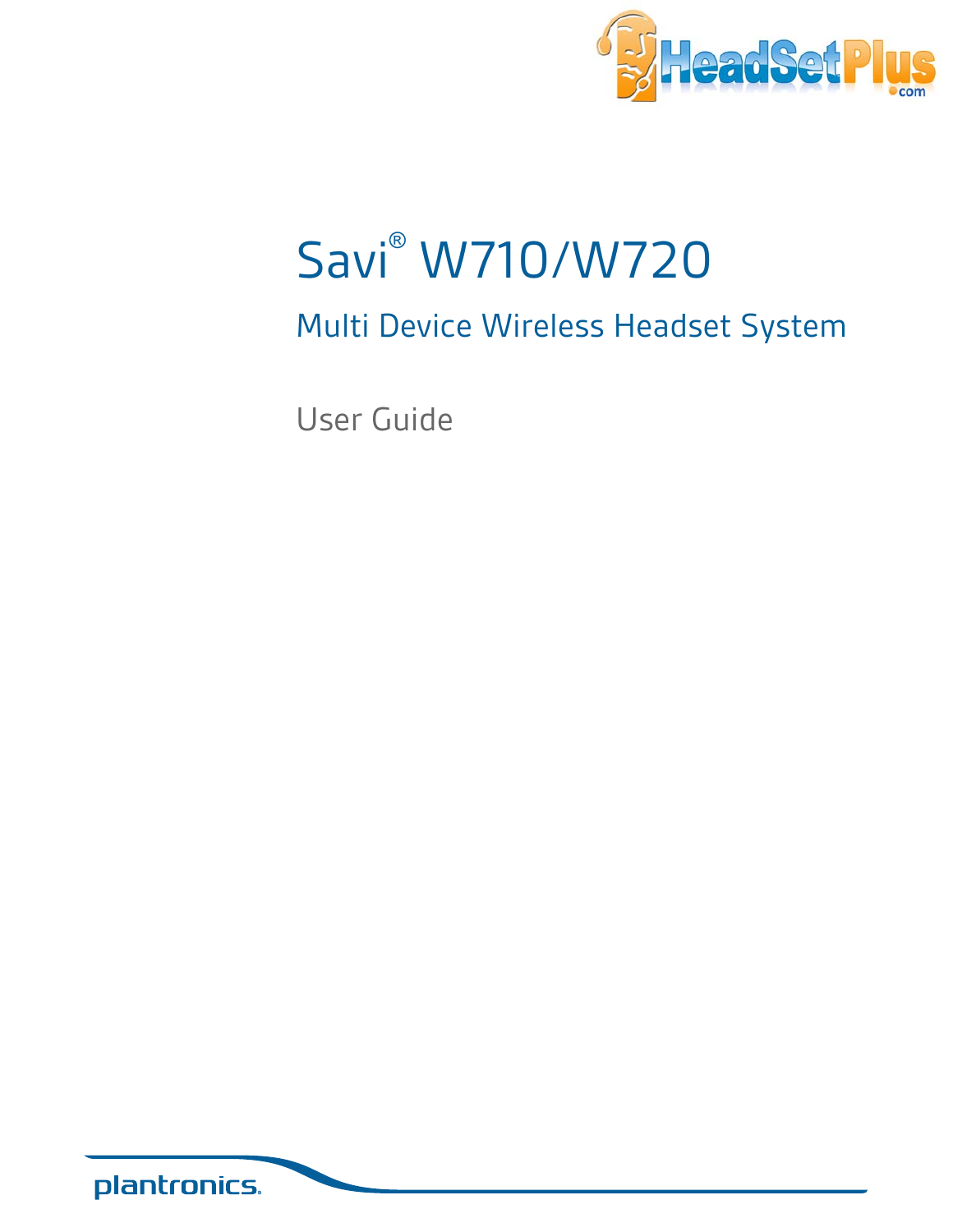### **Contents**



[Welcome](#page-3-0) **4** [System Requirements](#page-3-0) **4** [What's in the Box](#page-4-0) **5** [Base and Headset Basics](#page-5-0) **6** [Accessories](#page-6-0) **7** [Customize Your Headset](#page-7-0) **8** [Adjust the Headband](#page-7-0) **8** [Adjust the Mouthpiece](#page-7-0) **8** [Charge Your Headset](#page-9-0) **10** [Desk Phone: Connect and Call](#page-10-0) **11** [Choose Desk Phone Setup](#page-10-0) **11** [Make a Desk Phone Call](#page-11-0) **12** [Mobile: Connect and Call](#page-12-0) **13** [Computer: Connect and Call](#page-13-0) **14** [Connect Your Computer](#page-13-0) **14** [Place a Softphone Call](#page-13-0) **14** [Position Your Base](#page-13-0) **14** [Headset Features](#page-14-0) **15** [Headset Controls](#page-14-0) **15** [Headset Power](#page-14-0) **15** [Headset Battery Level](#page-15-0) **16** [Mute your Headset During a Call](#page-15-0) **16** [Adjust Your Headset Volume](#page-15-0) **16** [Turn On/Off Headset LED](#page-16-0) **17** [Out of Range Warning Tones](#page-16-0) **17** [Base Features](#page-17-0) **18** [Base Buttons](#page-17-0) **18** [Base Subscription Button](#page-17-0) **18** [Set the Range](#page-18-0) **19** [Bluetooth Pairing Button](#page-18-0) **19** [Daily Use](#page-20-0) **21** [Incoming Calls](#page-20-0) **21** [Outgoing Calls](#page-20-0) **21** [Mobile Phone and Headset Audio](#page-22-0) **23** [Combine Audio From Any Two Lines or Channels](#page-22-0) **23** [Conference Up to Three Additional Headsets](#page-22-0) **23** [Advanced Use](#page-24-0) **25** [Install Plantronics Software](#page-24-0) **25** [Plantronics Control panel](#page-24-0) **25** [Devices Tab](#page-24-0) **25** [Device Settings > Base Tab](#page-25-0) **26** [Device Settings > Headset Tab](#page-27-0) **28** [Device Settings > Security Tab](#page-28-0) **29** [Applications Tab](#page-28-0) **29** [Preferences](#page-28-0) **29** [About Tab](#page-29-0) **30**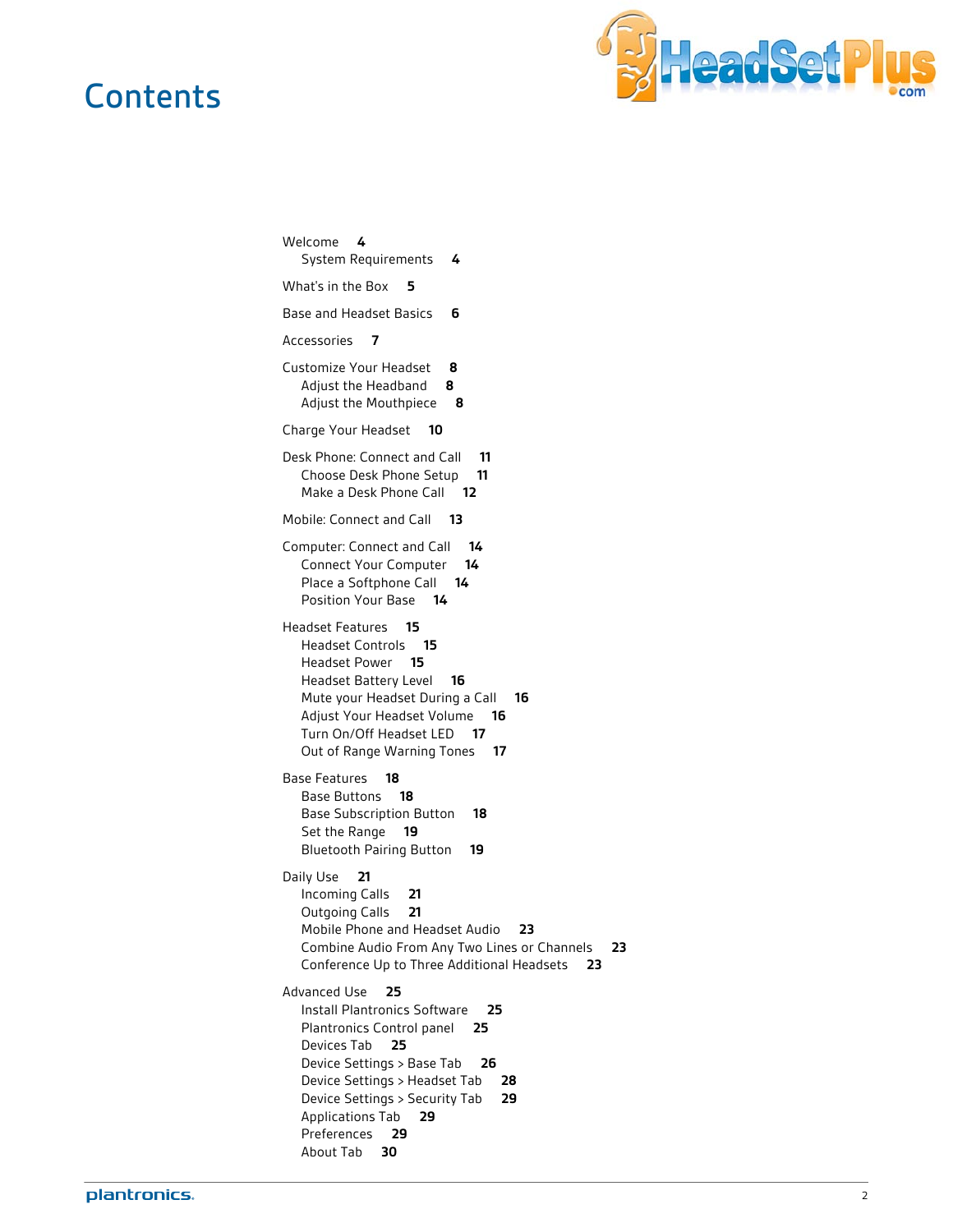

[Plantronics Update Manager](#page-29-0) **30**

[Troubleshooting](#page-31-0) **32** [Headset](#page-31-0) **32** [Desk Phone](#page-32-0) **33** [Mobile](#page-32-0) **33** [Softphone](#page-32-0) **33**

**[35](#page-34-0)**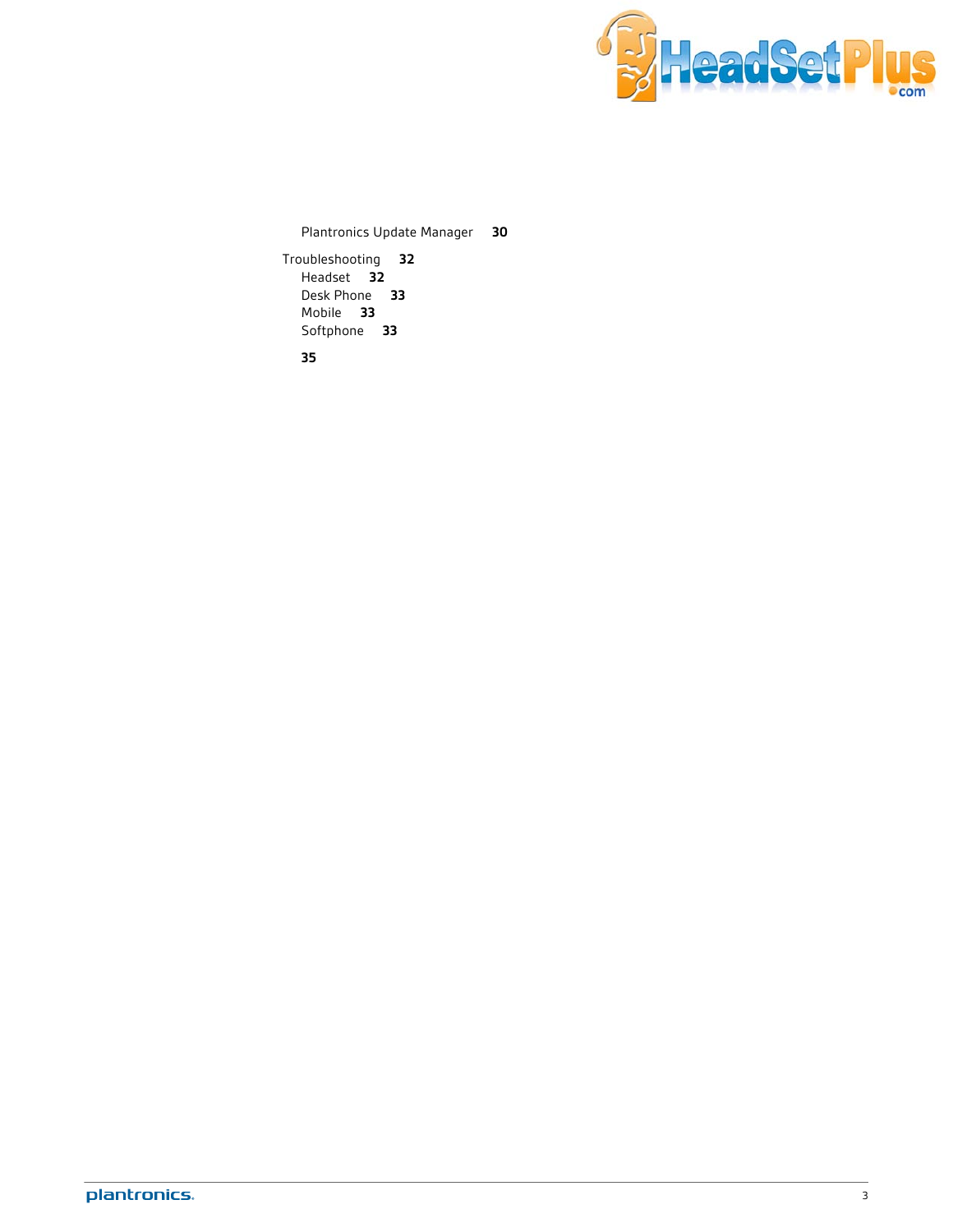<span id="page-3-0"></span>



Congratulations on purchasing your new Plantronics product. This guide contains instructions for setting up and using your Savi W710/W720 Wireless Headset System which has a WO2 base and a WH300/WH350 headset.

Please refer to the separate safety instructions for important product safety information prior to installation or use of the product.

#### **System Requirements**

#### **Computer**

- Supported Operating Systems: Windows XP®, Windows Vista®, Windows® 7
- Processor: 400 MHz Pentium® processor or equivalent (Minimum); 1 GHz Pentium processor or equivalent (Recommended)
- RAM: 96 MB (Minimum); 256 MB (Recommended)
- Hard Disk: 280 MB (Minimum); 500 MB or more (Recommended)
- Microsoft Windows XP-Service Pack 3 (SP3) or later (Recommended) Microsoft Windows Vista-Service Pack 1 (SP1) or later (Recommended)

#### **Display**

- At least 800 x 600, 256 colors
- 1024 x 768 high color, 32-bit (Recommended)

#### **Browser**

• Internet Explorer<sup>®</sup> V6 or better must be on the user's system (Required)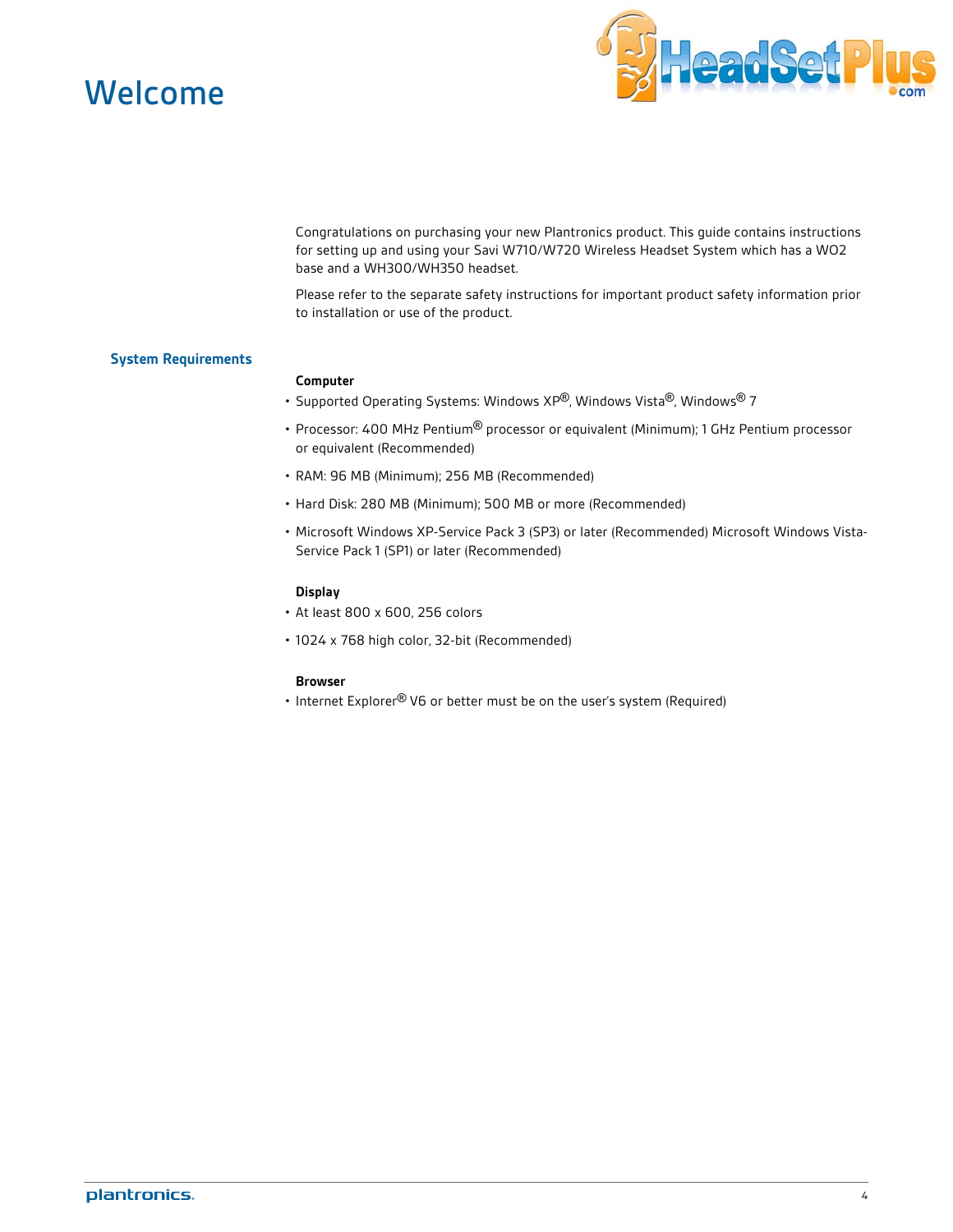## <span id="page-4-0"></span>What's in the Box







WH300 headset (monaural) WH350 headset (binaural)



Base and charge cradle







USB cable Telephone interface cable Tower supply

plantronics.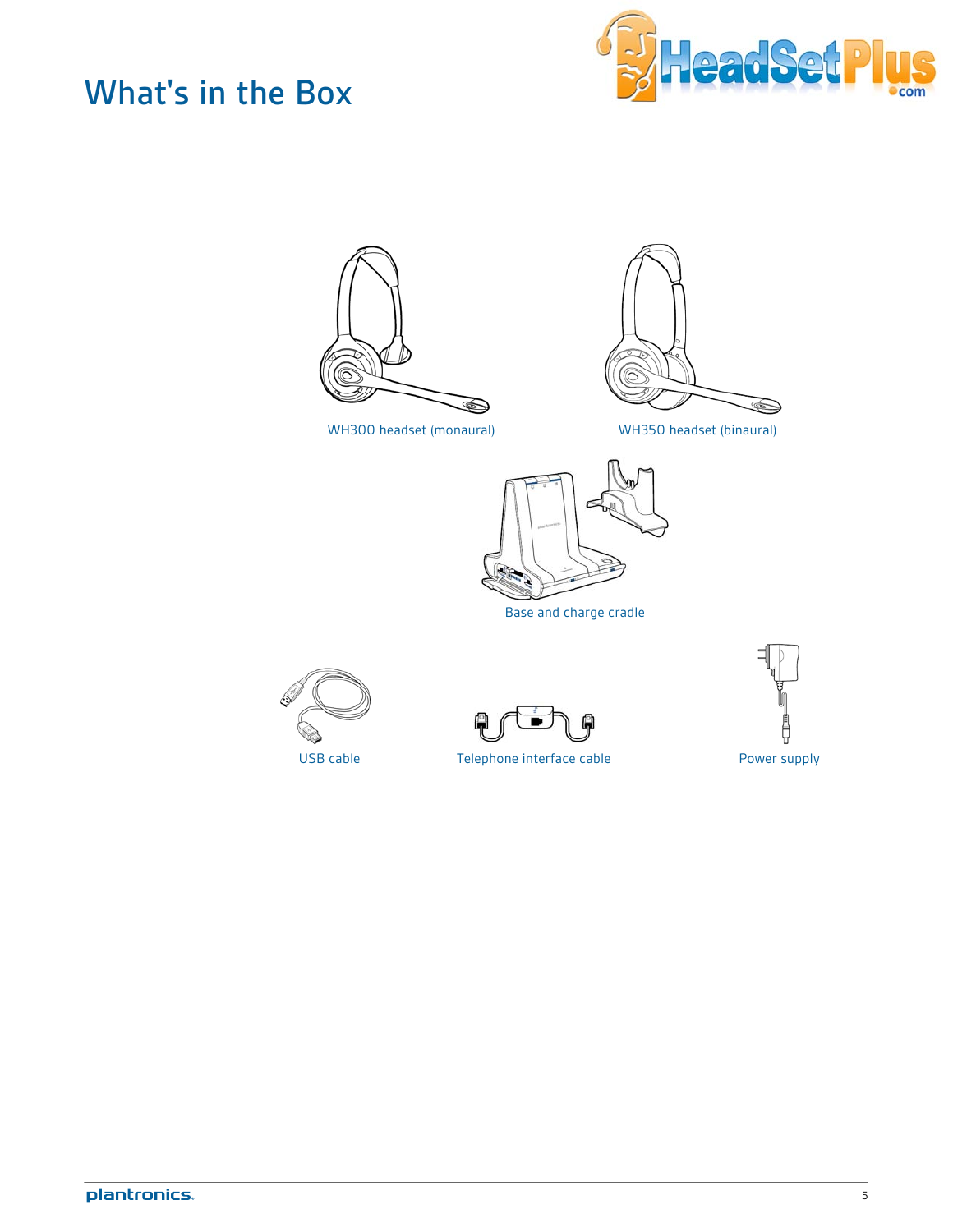### <span id="page-5-0"></span>Base and Headset Basics





#### **Headset**



- Headset LED
- Volume up button
- Call control button
- Mute button
- Volume down button
- Microphone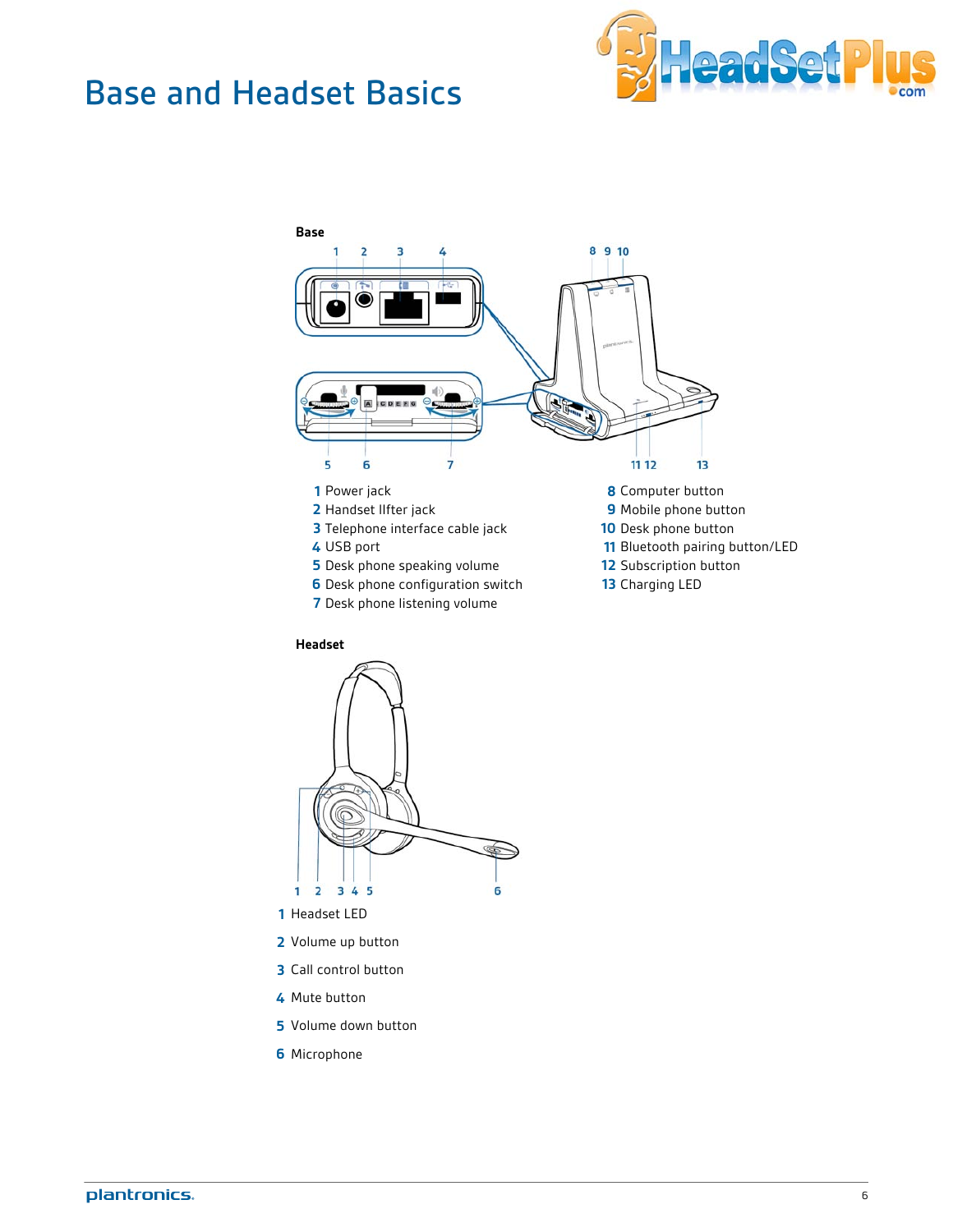### <span id="page-6-0"></span>Accessories





- **1 Electronic hookswitch cable (EHS cable)** Electronically and automatically takes your desk phone handset off hook. Enables remote call control with your headset.
- **2 HL10 lifter** Automatically lifts handset and returns it to the cradle. Enables remote call control with your headset.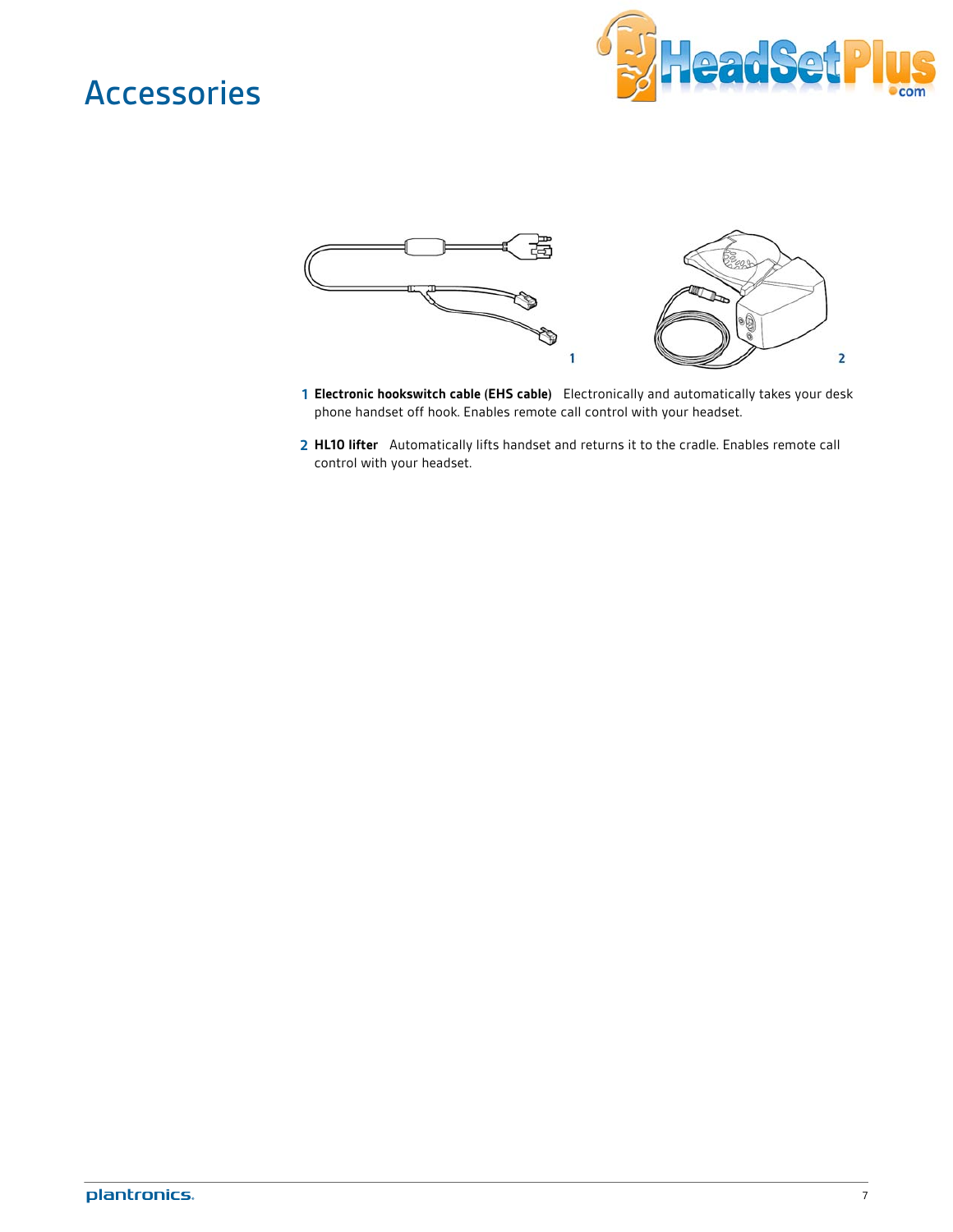## <span id="page-7-0"></span>Customize Your Headset



Optimize the comfort and fit of your headset.

- 
- **Adjust the Headband 1** To adjust the headband, lengthen or shorten the band until it fits comfortably. Position the headset receivers so that the foam cushions sit comfortably over the center of your ears.



**2** On the WH300, position the stabilizer T-bar above your ear.



**3** For a tighter fit, gently pull the opposite ends of the headset inward as shown.



**Adjust the Mouthpiece 1** Carefully bend and shape the boom with both hands as shown. Avoid bending or twisting the boom near the microphone or earpiece.



**2** Position the click-stop turret and boom so that the microphone is two finger-widths from the corner of your mouth.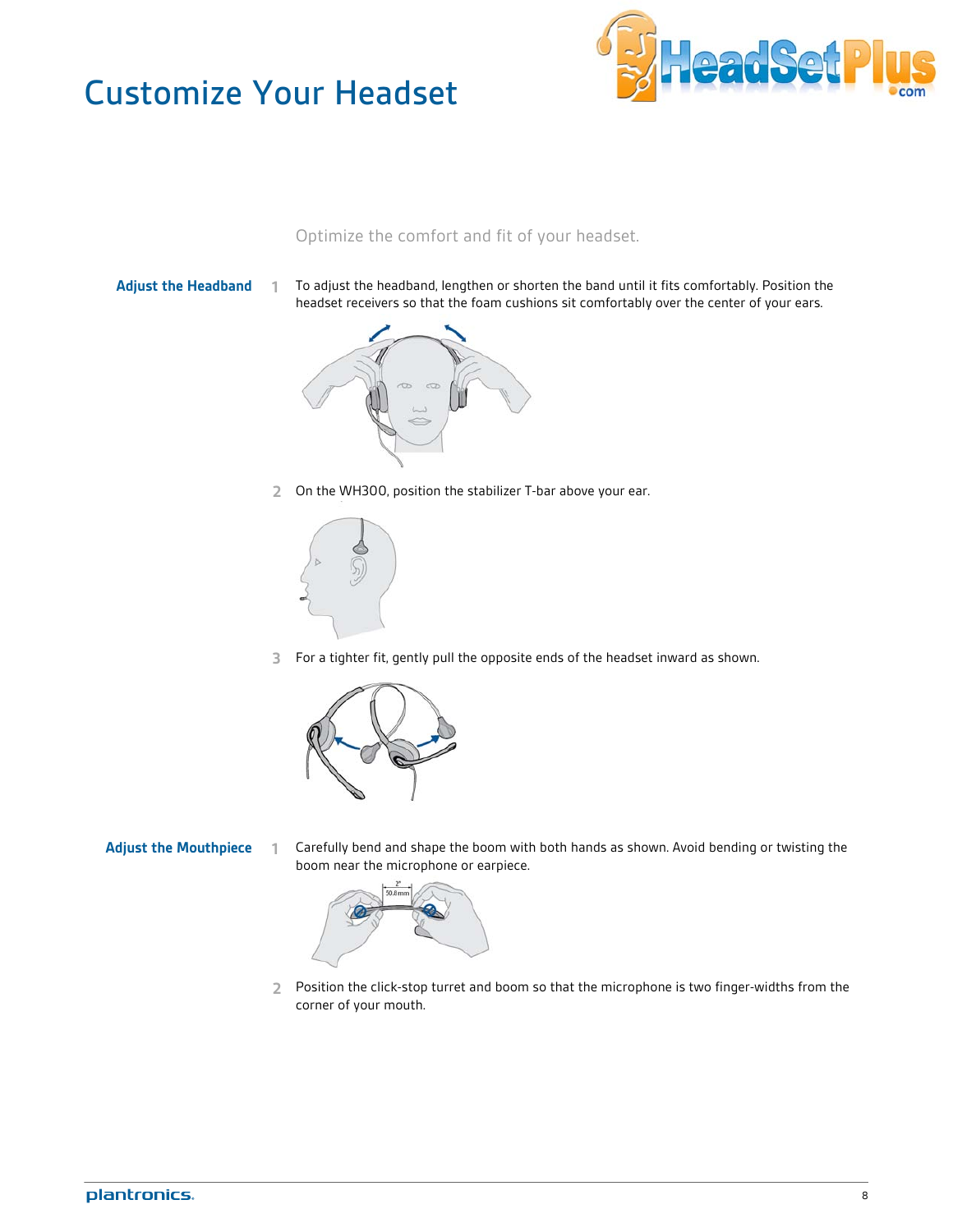



**3** Make sure the front of the microphone faces your mouth. If necessary, twist the microphone slightly so it's in the proper position. Do not use forceful twisting motions or try to turn the microphone completely around.

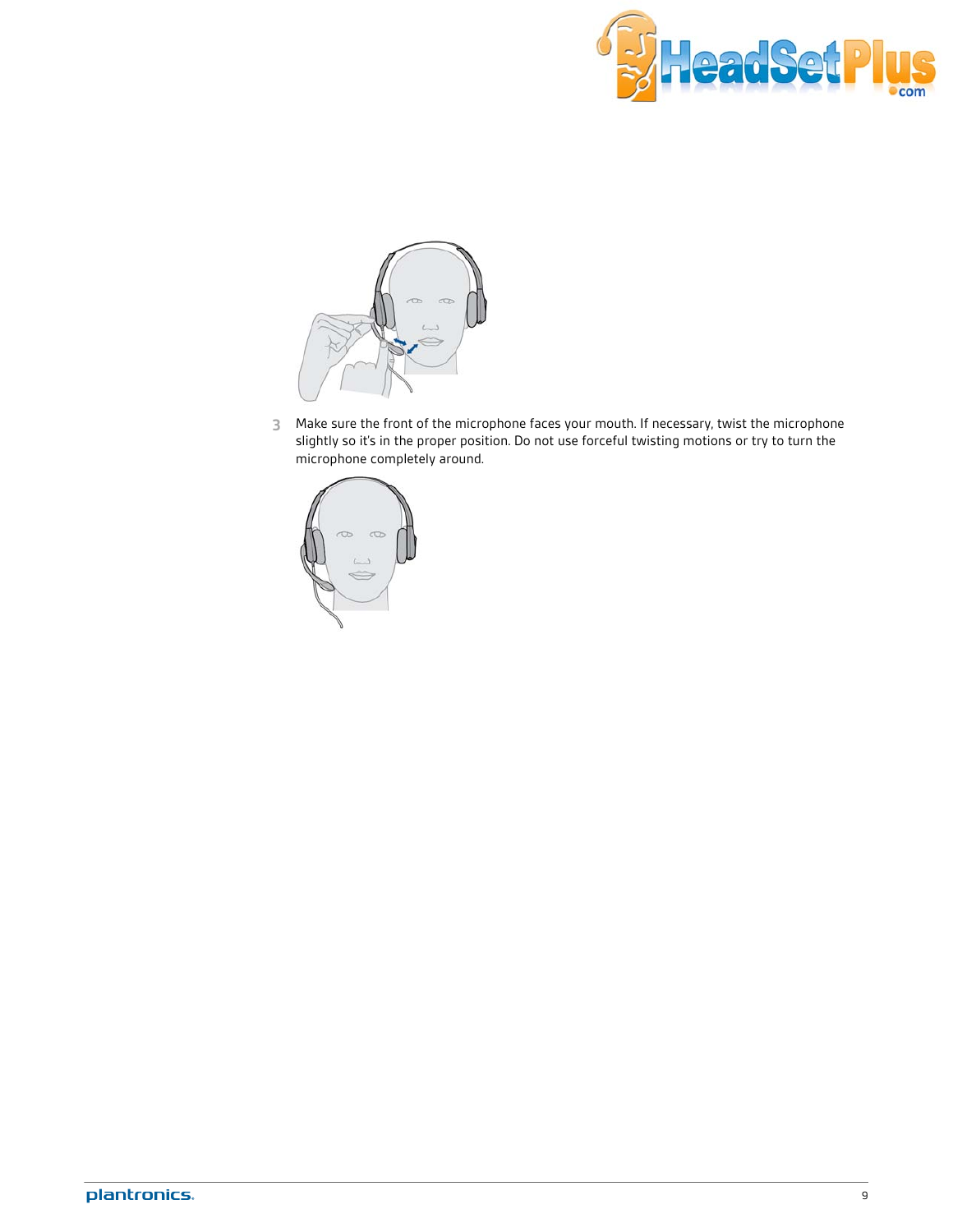## <span id="page-9-0"></span>Charge Your Headset



**1** Align the charging cradle pins with the base and press firmly until the cradle rests evenly on the base.



**2** Plug one end of power supply into power jack on back of the base and other end into working power outlet.



**3** Place the headset in the charge cradle. The charging LED will flash green when charging the headset and turn solid green when the headset is fully charged. Charge for at least 20 minutes prior to the first use. A full charge takes 3 hours.



**NOTE** *This product has a replaceable battery. Use only the battery type supplied by Plantronics.*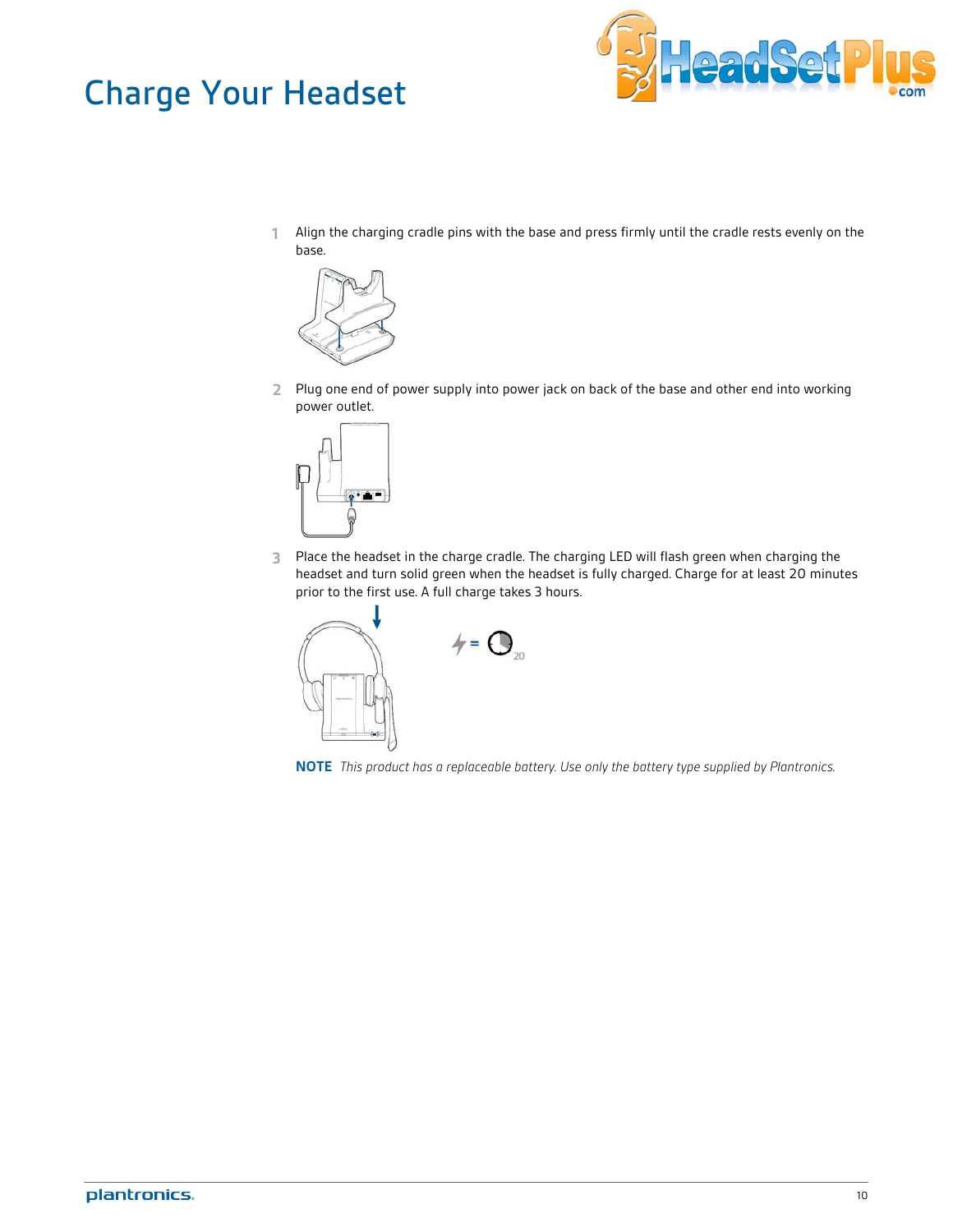## <span id="page-10-0"></span>Desk Phone: Connect and Call



**Choose Desk Phone Setup**

Choose a desk phone setup **A, B or C** and connect cables.

**A Desk phone (standard)**



- Connect one end of the telephone interface cable to the back of the base
- Disconnect the handset coil cord from the base of the desk phone and re-connect it to the telephone interface cable junction box.
- Finally connect the remaining end of the telephone interface cable into the open handset port on the desk phone.

**NOTE** *If your phone has a built-in headset port, you should only use the headset port if you will not be using the HL10 lifter. In this configuration, you must press both the headset button on your phone and the call control button on the headset to answer or end calls.*

**B Desk phone + HL10 lifter (sold separately)** See the user guide at plantronics.com/accessories for details.



**C Desk phone + EHS cable (sold separately)** See the user guide at plantronics.com/accessories for details.

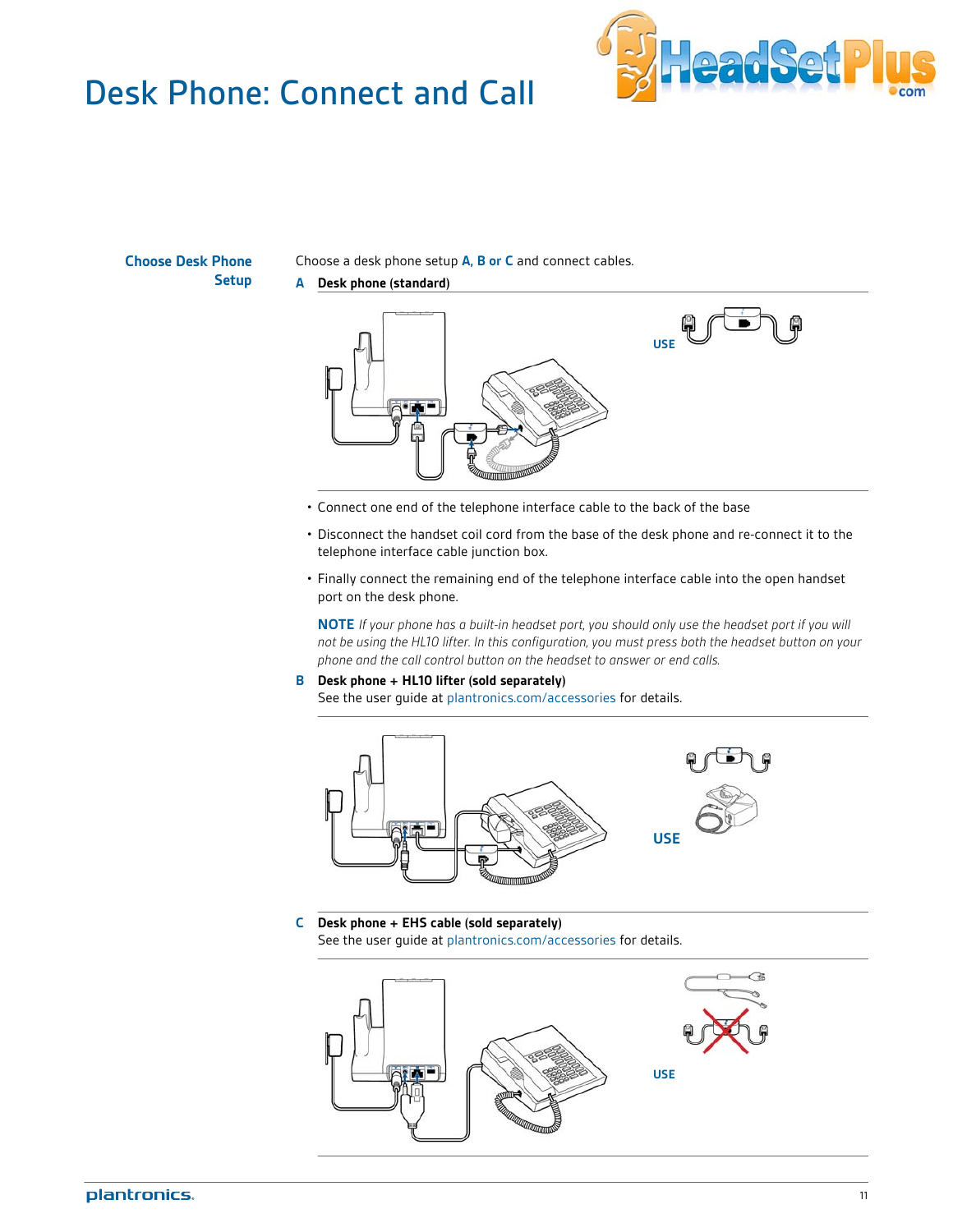

<span id="page-11-0"></span>**Make a Desk Phone Call 1** While wearing headset, short press base desk phone button.



**NOTE** *If you don't have remote call control through a lifter (HL10) or cable (EHS), manually remove desk phone handset before each call.*

**2** If you do not hear a dial tone, open side panel and adjust middle configuration switch **A-G** until you do. Default setting **A** works for majority of desk phones.



- **3** Dial test call from desk phone.
- **4** End call by pressing headset call control button.

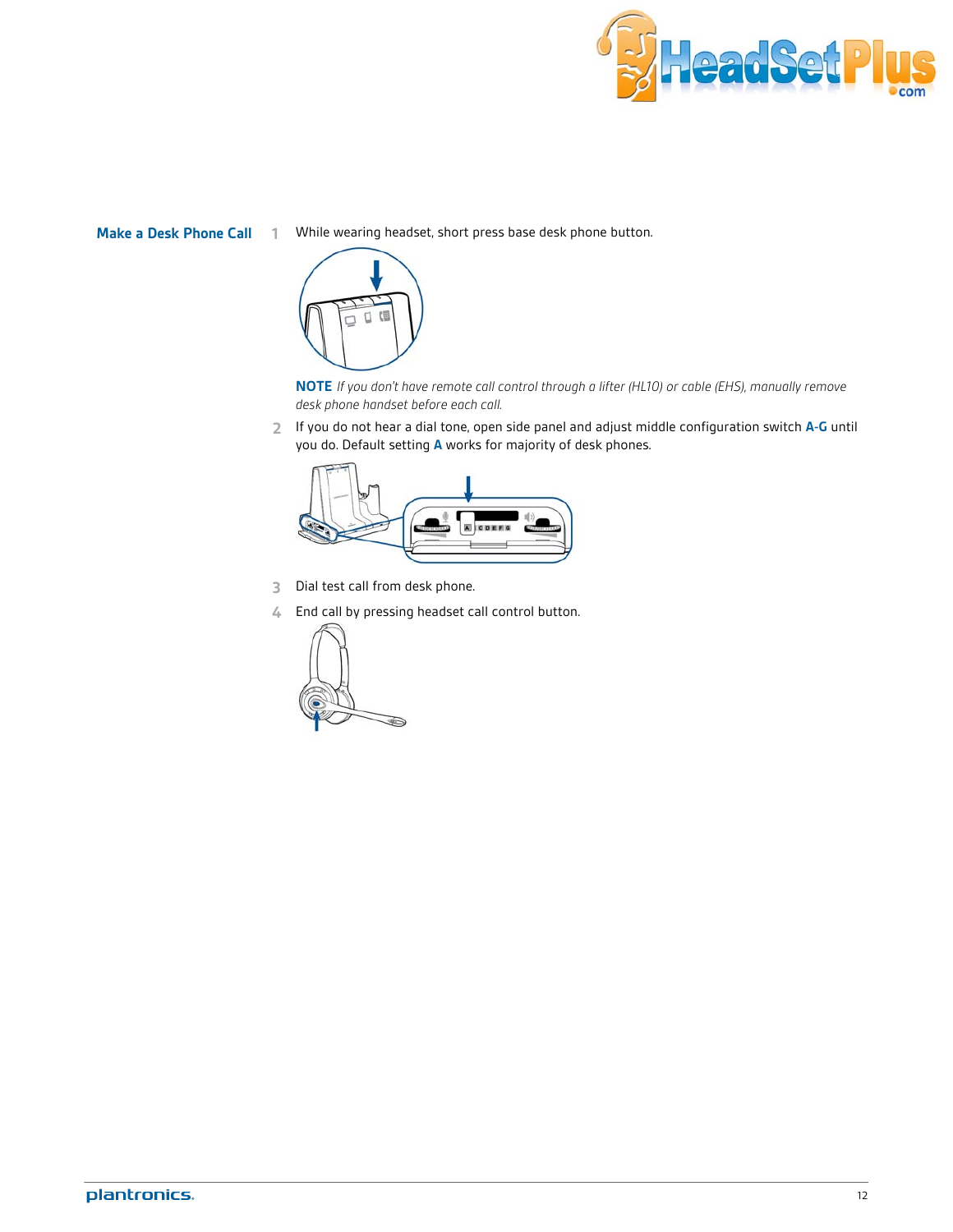## <span id="page-12-0"></span>Mobile: Connect and Call



Your mobile phone can be paired to multiple headsets and hands-free devices, but it can only be connected to one device at a time.\* Following are instructions for pairing your mobile phone to the base.

**1** Press down and hold Bluetooth pairing button (4 seconds) on Savi base until indicator LED flashes red and blue. The base will remain in this mode for 10 minutes. If it goes off, you will need to press it again.



**2** Place Bluetooth mobile phone into search mode. Select **SAVI 7xx** from the list of found devices.



**3** If prompted by mobile phone, type **0000** as passcode. Bluetooth indicator LED on base will turn solid blue when base has an active connection with mobile phone.



**4** While wearing headset, short press base mobile button.



- **5** Dial test call from mobile phone.
- **6** End call by pressing headset call control button.



\* iPhones are an exception and can be connected to mulitiple devices at the same time.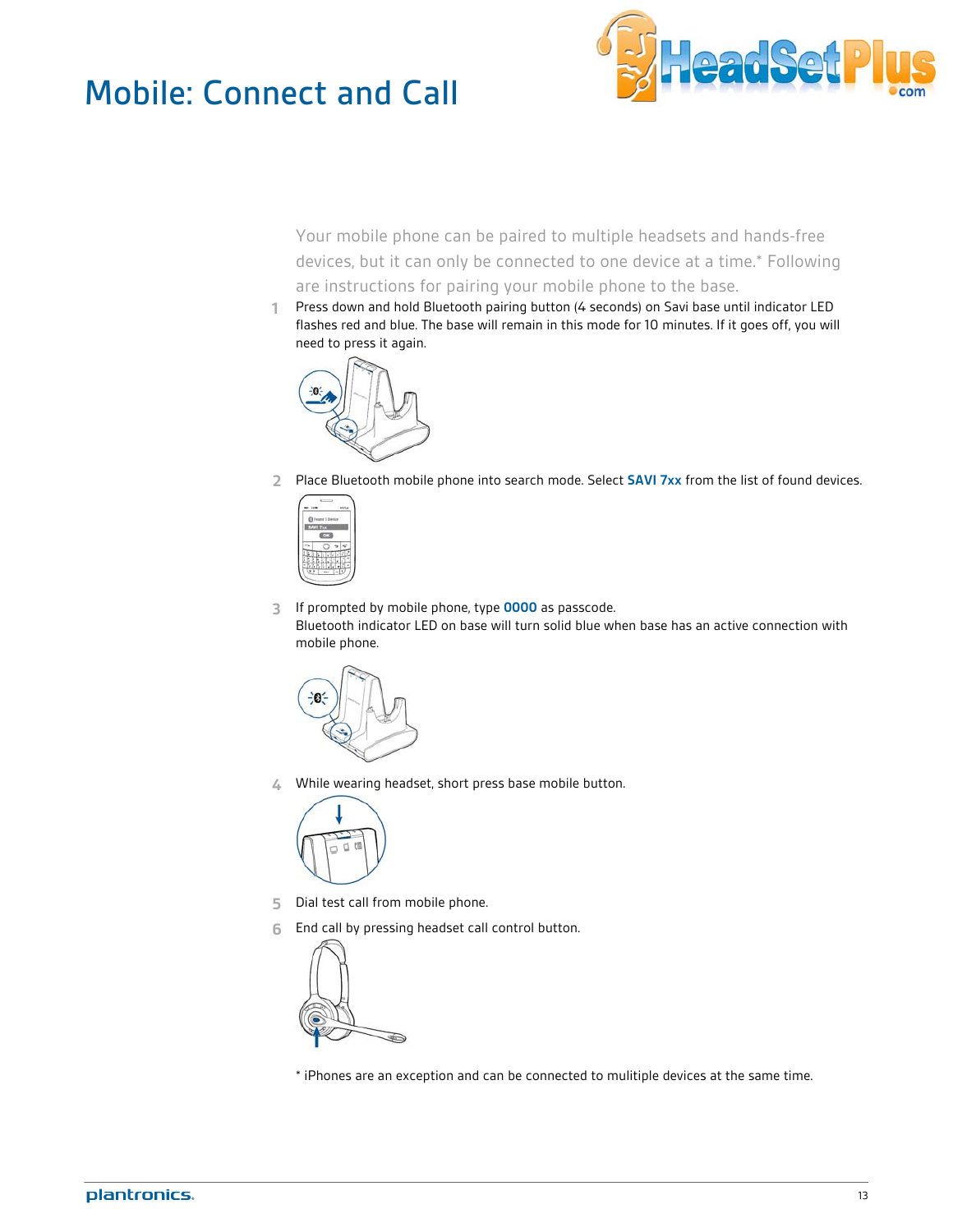## <span id="page-13-0"></span>Computer: Connect and Call



**Connect Your Computer 1** Connect the USB cable.



- **2** Load the Plantronics software by visiting plantronics.com/software and click on the download button. For a list of compatible softphones, visit plantronics.com/software
- **Place a Softphone Call 1** While wearing your headset, short press the base computer button.



**2** Dial a call from your computer softphone.

**3** End the call by pressing the headset call control button.



Position Your Base The minimum recommended separation between your desk phone and the base is 6 inches.

The minimum recommended separation between the base and computer is 12 inches. Incorrect position can cause noise and interference problems.

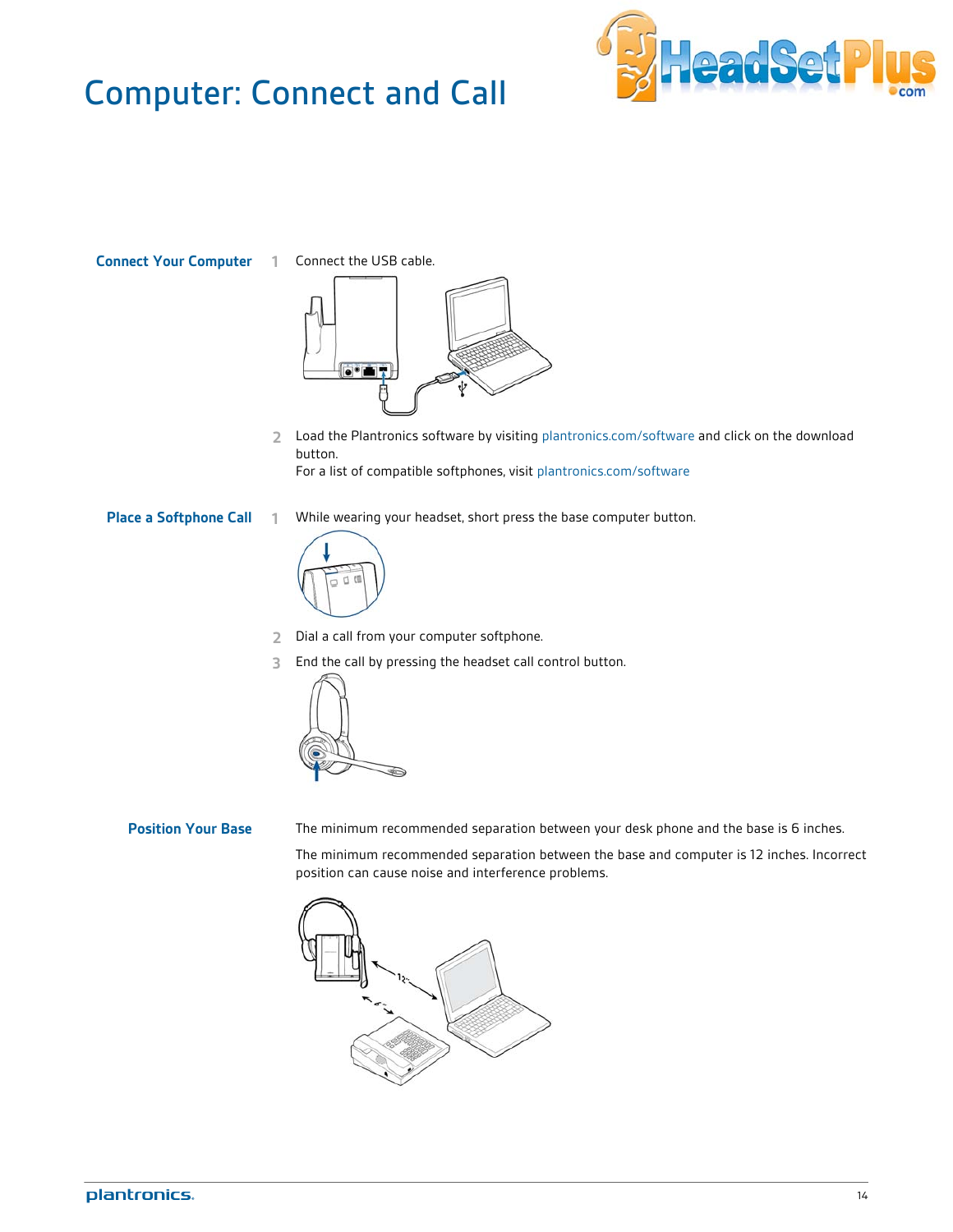### <span id="page-14-0"></span>Headset Features



**Headset Controls** Now that you've assembled your headset, installed the software and connected your phones, read this section to learn about the headset features, how to use the controls and more.



- **1 Headset LED** Flashes white when in use
- **2 Volume up button** Press to increase volume
- **3 Call control button** Press to place, answer, end a call
- **4 Mute button** During a call, press to mute
- **5** Volume down button Press to decrease volume
- **6 Flash** During a call, long press the volume button up or down for 1.5 seconds, will put call on hold and answer second incoming call

**CAUTION** *For your safety, do not use headset at high volumes for extended periods of time. Doing so can cause hearing loss. Always listen at moderate levels. For more information on headsets and hearing visit* plantronics.com/healthandsafety*.*

#### **Headset Power** If the headset battery is installed and charged, the headset is automatically on. The headset does not have an on/off button. If you won't be using the headset for a long period of time and the headset will not be in the charging cradle, place the headset in sleep mode.

#### Place the Headset in Sleep Mode

Placing the headset in sleep mode with a fully charged battery will provide up to 50 hours of standby time.

- **1** While the headset is idle, press the call button for three seconds until you see the headset flash white twice. .
- **2** To wake the headset, press the call button again until you see two white flashes or hear three high tones.

#### Battery Storage Time

If you remove a fully charged battery from the headset, it will provide up to 75 days of battery storage time, stored under normal conditions.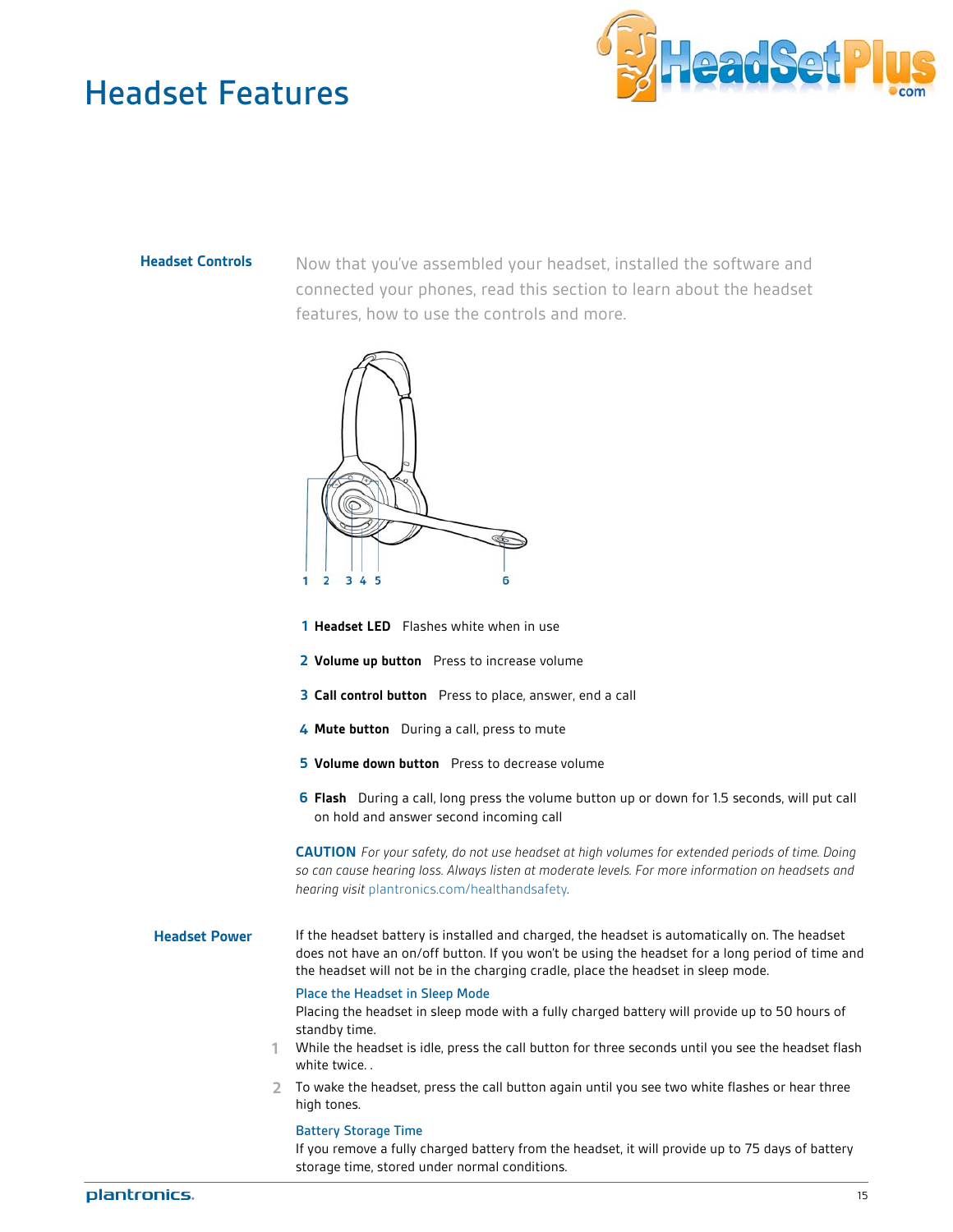

#### Talk Time

With a single full charge, the headset will provide up to 9 hours of continual talk time. Talk time will be reduced when operating in wideband mode and/or if the headset is used consistently at a long distance from the base.

#### <span id="page-15-0"></span>**Headset Battery Level** Low Battery Warning

If you are on a call and the headset battery is critically low, you will hear a repeated single low tone every 15 seconds indicating that the battery is low. You should recharge the headset immediately or swap out the low battery with a fully-charged battery.

If you are not on a call and press the call button, you will hear three low tones if the battery is critically low. You should recharge the headset immediately or swap out the low battery with a fully-charged battery.

#### Headset Battery Status

There are two ways to determine your headset battery status.

#### View System Tray Icon

With Plantronics software installed, a headset icon will appear in your system tray, displaying battery status. A warning will be issued if your headset's battery is critically low.



#### Use the Base

When the system is idle, short press the base subscription button once to get feedback on the headset battery level. The computer, mobile and desk phone button LEDs will light up, indicating your headset battery level.

| <b>Headset Battery</b><br>Level | <b>Computer Button</b><br><b>LED</b> on base | <b>Mobile Button LED</b><br>on base | <b>Desk Phone Button</b><br><b>LED on base</b> |
|---------------------------------|----------------------------------------------|-------------------------------------|------------------------------------------------|
| 75-100%                         |                                              |                                     |                                                |
| 50-75%                          | <b>Contract Contract</b>                     | <b>The Common</b>                   | a sa Ba                                        |
| 25–50%                          | <b>The Company</b>                           | <b>The Co</b>                       | a sa Ba                                        |
| $0 - 25%$                       | a sa sa                                      | u n r                               | a sa T                                         |

**Mute your Headset During a Call** To mute/unmute a call, press the mute button.

When mute is activated, the base button will be solid red and you will hear three high tones (you will still be able to hear the caller). These tones will repeat every 60 seconds while mute is active. When unmuted, you will hear three low tones.

#### **Adjust Your Headset Volume**

Fine-tune your headset volume by pressing the volume up (increase) or down (decrease) button.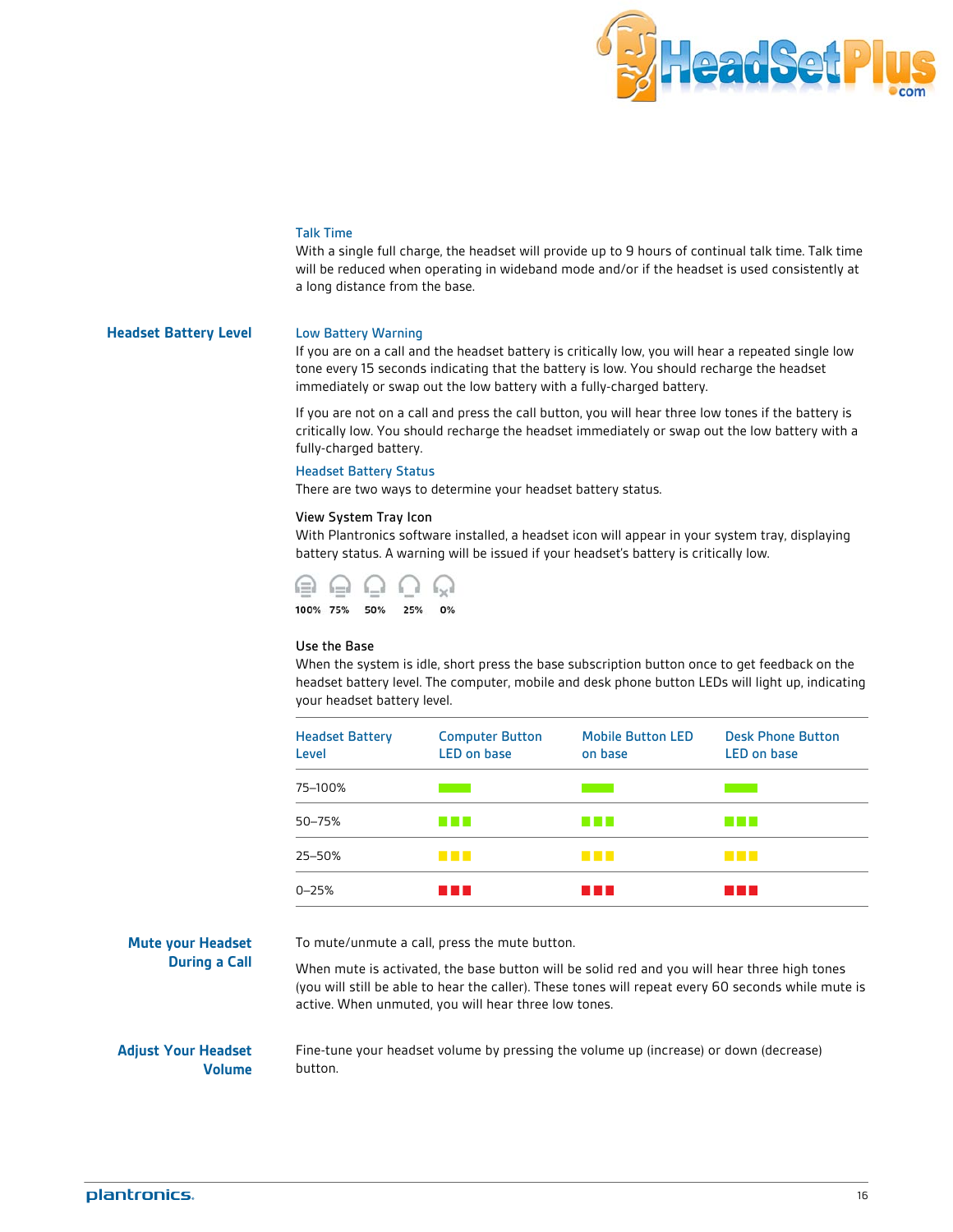

<span id="page-16-0"></span>

Make general volume adjustments for the desk phone with the base volume dials.



For computer volume adjustments, use your softphone application controls or your computer's audio control panel (see below). Mobile phone volume can be adjusted on the mobile phone.

**NOTE** *You can quickly access your system's control panel by using the link in the Plantronics Control Panel on the Preferences Tab.*

#### For Windows Vista and Windows 7 systems

Adjust your overall volume by going to: Start Menu > Settings > Control Panel > Sound > Playback. Click "OK" to confirm your change.

#### For Windows XP systems

Adjust your overall volume by going to: Start Menu > Settings > Control Panel > Sounds and Audio Devices > Audio tab > Sound Playback. Click OK to confirm changes.

**Turn On/Off Headset LED** The headset LED will flash when you are on a call or the headset is in use. The LED can be turned off.

> When you are not on a call, press the headset volume down button for three seconds until the headset flashes white twice to toggle the LED on or off.



#### **Out of Range Warning Tones**

If you are on a call and go out of the operating range, you will hear three low tones. You will hear a single mid tone when you are back in range.

If you stay out of range, active calls will be suspended. Calls will be re-established when you walk back into range. If you remain out of range for more than 5 minutes, the system will drop the call.

If you are not on a call and go out of the operating range and press the call button, you will hear a single tone for the button press and three low tones for the failure to make a link.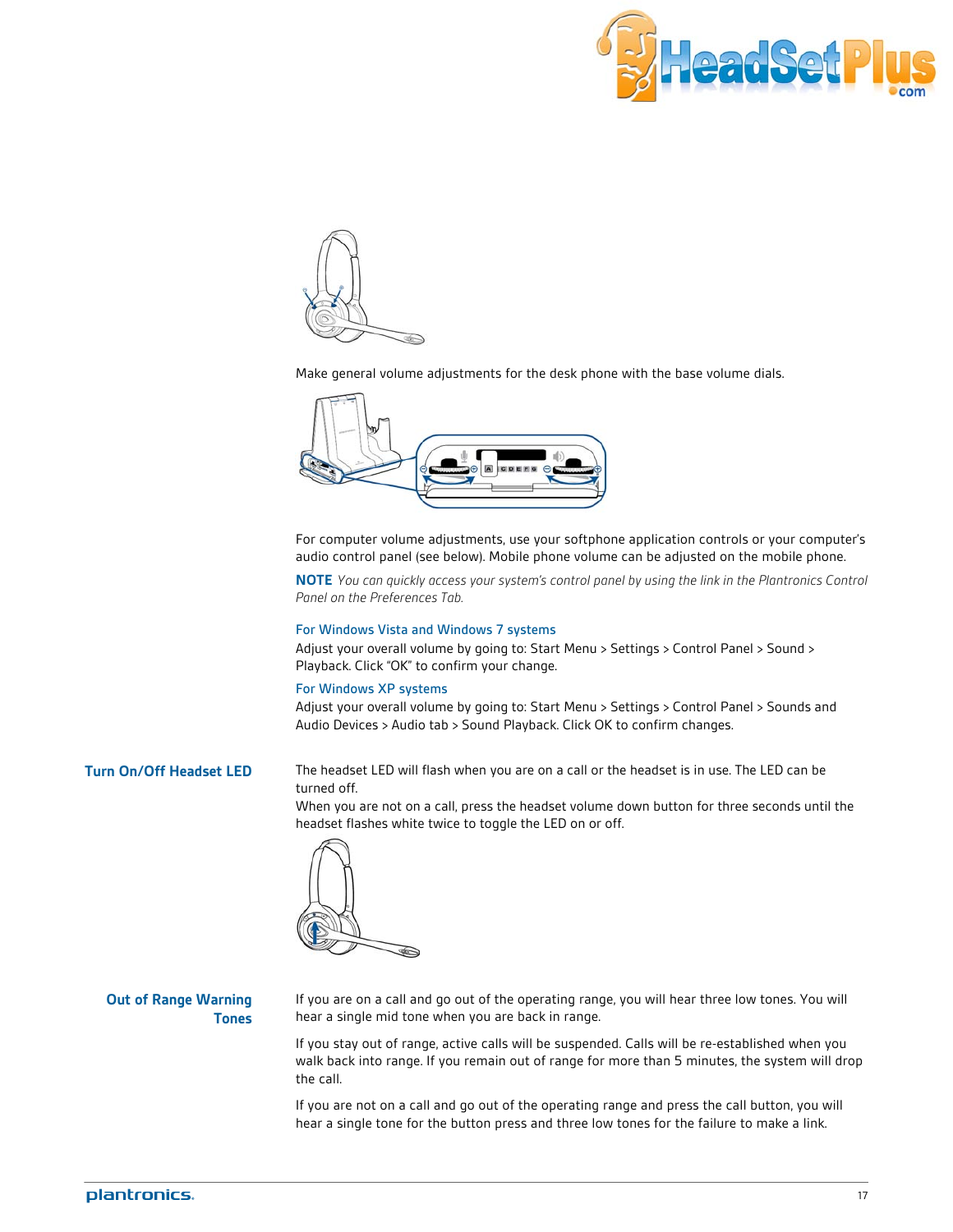### <span id="page-17-0"></span>Base Features



### This section describes the base, its buttons and their functions.

### **Base Buttons** Basics When you press on a base button, you are opening a phone line/audio channel. Depending on the circumstances, you won't necessarily hear a dial tone until you've dialed from your phone. The base buttons allow you to switch to a different phone line/audio channel. o 僵 □ Change your default outbound line This feature sets the preferred outbound line when the headset call control button is pushed while all lines are idle. With the system idle, you can change your default outbound line by pressing the desired outbound base button until it flashes green four times. You can also change the default outbound line using the Plantronics Control Panel by going to Start > Programs > Plantronics > Plantronics Control Panel > Device Settings > Base. **Base Subscription Button** The headset and base that came in the box are subscribed (connected) to each other. However, if you wish to use a new headset or need to restore subscription to your current headset (base subscription button is red), the units can be subscribed to each other by the following methods. Automatic secure subscription With your system idle, docking a new headset will automatically subscribe it to the base, making it the primary headset. The base subscription LED will blink green/red during subscription mode and remain green when the new subscription is established. Manual secure subscription With your system idle and your headset docked, double press the subscription button on the base. The subscription light will flash red and green. When the subscription light on the base becomes solid green, the headset and base are subscribed to one another.

#### Manual over-the-air subscription

- **1** With your system idle and your headset undocked, double press the subscription button on the base. The subscription light will flash green and red.
- **2** Press the volume up button on the headset for three seconds until the headset LED turns solid white. When the subscription light on the base remains solid green, the headset and base are subscribed to one another.

**NOTE** *If the base subscription LED goes solid red, after flashing red/green, the subscription attempt has failed and should be repeated.*

#### End Subscription

If the base is in subscription mode and you want to stop the base from searching for a headset, press the subscription button again. The subscription light will be solid red for four seconds and then go to its previous state.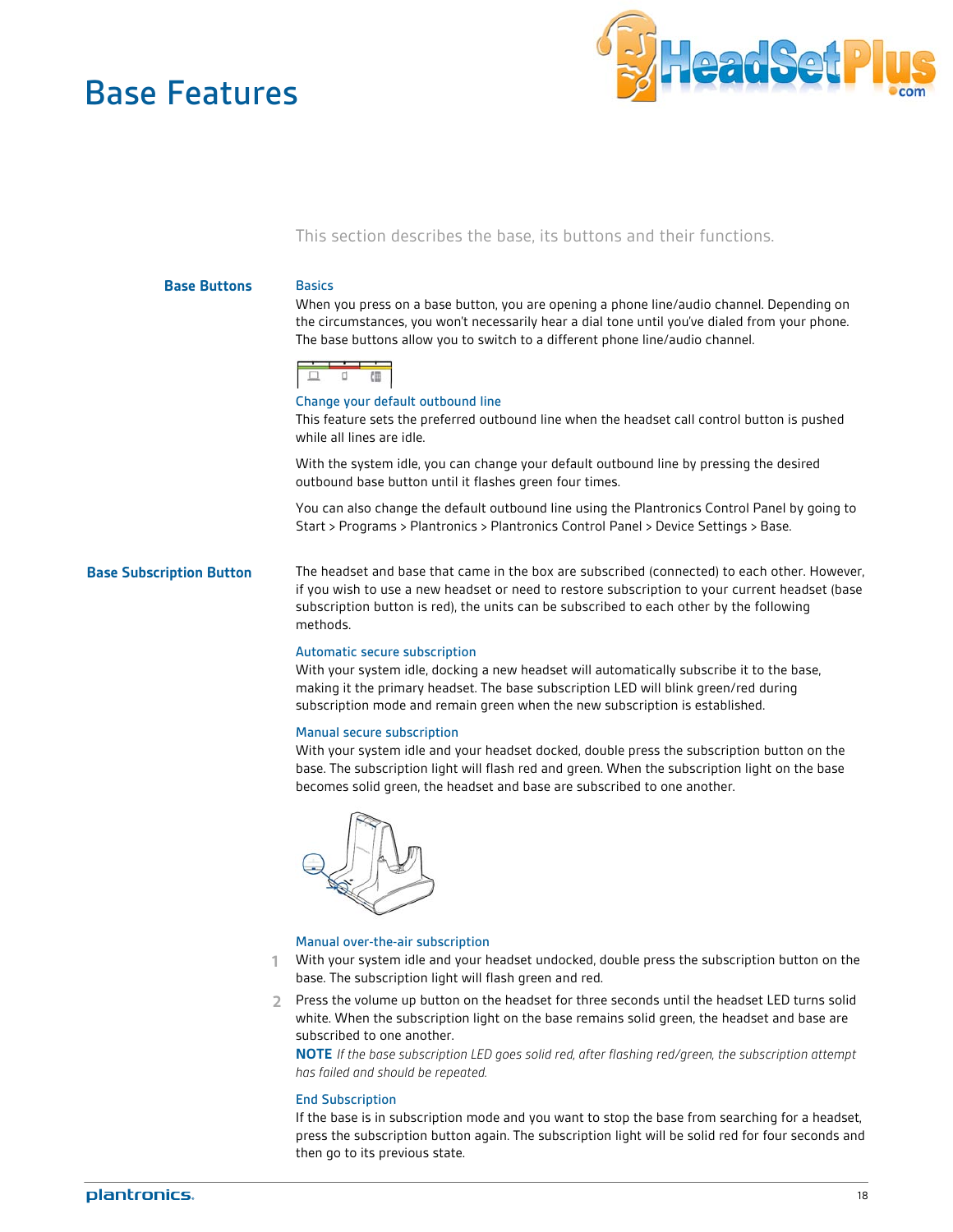

#### <span id="page-18-0"></span>Disabling Over-the-Air Subscription

The Savi system ships with the over-the-air subscription enabled. In a multi-shift environment, you may want to disable this mode of subscription. You can enable/disable over-the-air subscription with the base subscription button or with the Plantronics Control Panel.

While your system is idle, hold the subscription button and the PC phone button down simultaneously until the PC phone button LED flashes. It will flash red for 4 seconds when overthe-air subscription has been disabled or green for 4 seconds when enabled.

You can also enable/disable over-the-air subscription with the Plantronics Control Panel. Go to Start > Programs > Plantronics > Plantronics Control Panel > Device Settings > Base > Over-the-Air-Subscription.

Base Subscription Button LED

| <b>Base Subscription LED</b> | <b>Base Status</b>                         |
|------------------------------|--------------------------------------------|
| Flashes green and red        | Primary headset subscription mode          |
| Solid green                  | Primary headset subscribed to base         |
| Solid yellow                 | Active conference call with quest headsets |
| Solid red                    | No headset subscribed                      |

**Set the Range** Changing the range can help with desk phone/PC audio quality, improve user density or restrict range of users.

> You can change the range using the subscription button on the base. With the system idle, press the subscription and desk phone buttons for three seconds. The desk phone button will flash green for high range. If you press the subscription button again for three seconds, the desk phone button will flash yellow for medium range. If you press the subscription button again for three seconds, the desk phone button will flash red for low range.

| <b>Setting</b> | Range         |
|----------------|---------------|
| High           | up to 350 ft. |
| Medium         | up to 150 ft. |
| Low            | up to 50 ft.  |

You can also set the range using the Plantronics Control Panel. Go to Start > Programs > Plantronics > Plantronics Control Panel > Device Settings > Base > Range.

**Bluetooth Pairing Button Auto Connect Feature** 

Once you have paired and connected your mobile phone to the base, the base will automatically connect to it when you are in range of your base.

You can manually disconnect your mobile phone from the base by short pressing the base Bluetooth pairing button when it is solid blue. However if you do this, you must manually reestablish a connection with your mobile phone by pressing the base Bluetooth button again, before the auto connection feature will resume.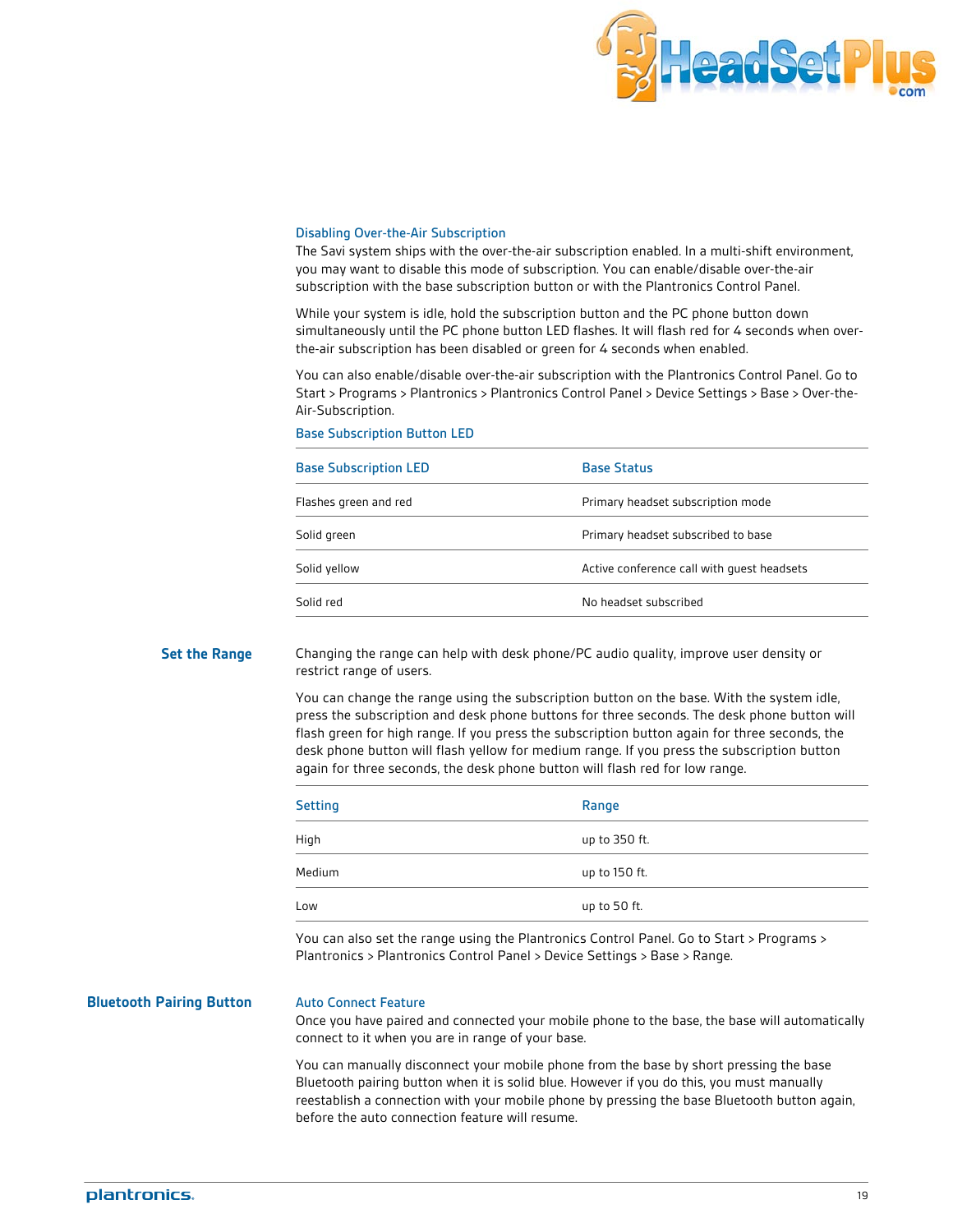

You may customize this feature by using the Plantronics Control Panel by going to Start > Programs > Plantronics > Plantronics Control Panel > Devices > Device Settings > Base > Auto Connect to Mobile Phone.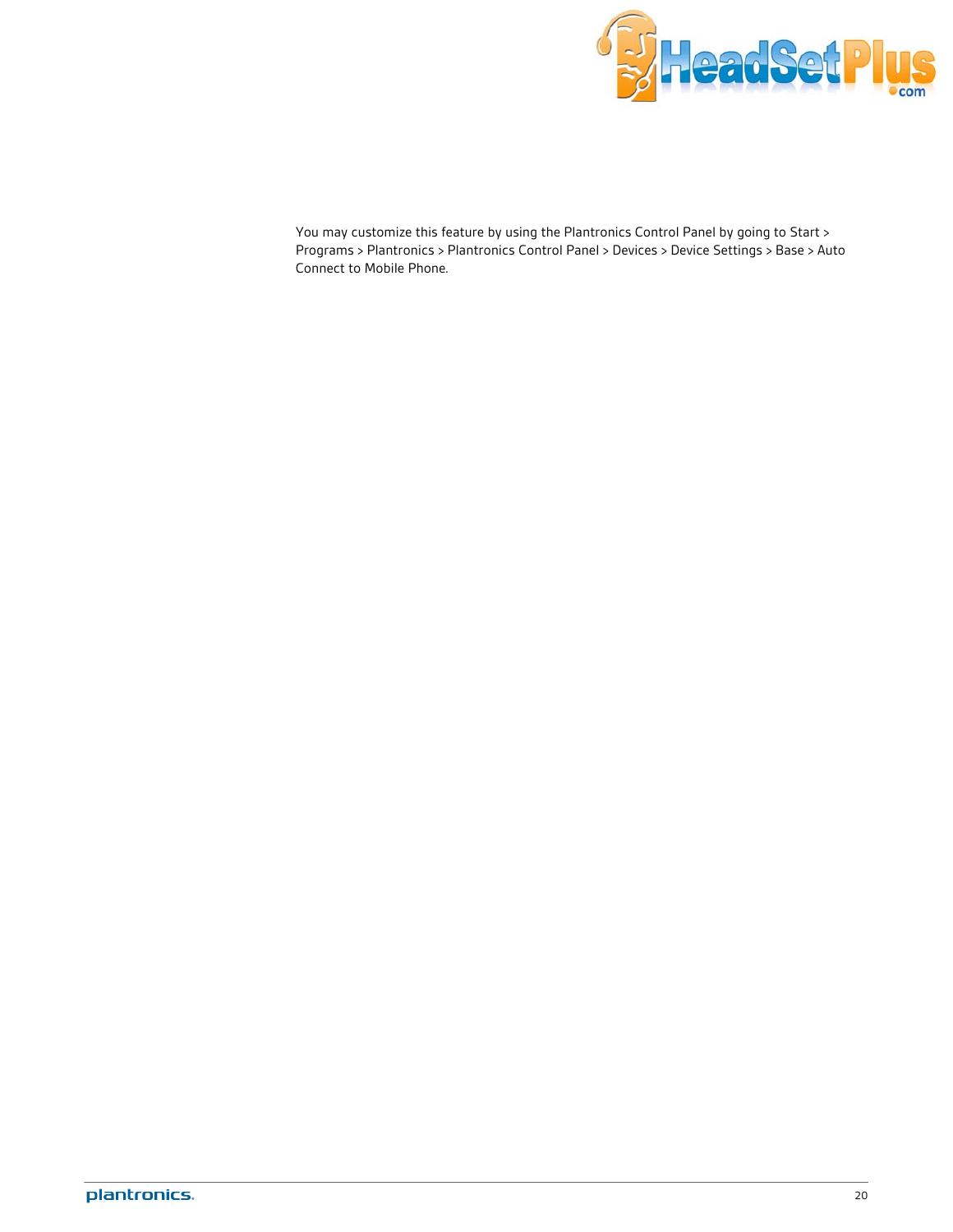### <span id="page-20-0"></span>Daily Use



**Incoming Calls** Answer a Call

The easiest way to answer an incoming call from the desk phone, mobile phone, or computer is to press the headset call button when you hear an incoming call.



#### Alternatively, you can answer an incoming call by pressing the base button for the line that is ringing.

**NOTE** *If you don't have remote call control through a lifter (HL10) or cable (EHS), manually remove desk phone handset before each call.*

**NOTE** *Remote answer/end capability for the PC is a software feature and dependent on a compatible softphone. If you do not install the software or don't have a compatible softphone, you will need to press the headset call button first then answer the call using the softphone application. Visit plantronics.com/software for more information.*

#### Answer a Second Incoming Call With Your Headset

If you are on a call and a second call comes in from one of the other devices, you can flash (answer) to the second call by pressing the headset volume up button for 1.5 seconds. This will put the first call on hold while answering the incoming call.

You can flash to answer multiple incoming calls from the PC, however only one call is supported at any given time on the mobile phone or desk phone. You will need to manage multiple calls on the desk phone or mobile phone on the devices themselves.

#### Answer a Call While Listening to Music or Audio

If you are listening to music on a supported media player and a call comes in, the base will pause the music when you answer your call and resume the music when your call is over. Plantronics software must be installed for this feature to function.

The Action to Media Player settings are defined in the preference tab of the Plantronics Control Panel.

#### Answer a Call with Your Mobile Phone

If you answer an incoming mobile call using the answer button on the mobile phone, the audio will remain in the phone. If you answer an incoming call using the headset or base, the audio will be in the headset.

#### Reject a Mobile Call

When you receive an incoming mobile phone call, the mobile button on the base will flash green. To reject the call, hold the base mobile button down for 3 seconds.

#### **Outgoing Calls** Place a desk phone call

**1** While wearing your headset, short press the base desk phone button.

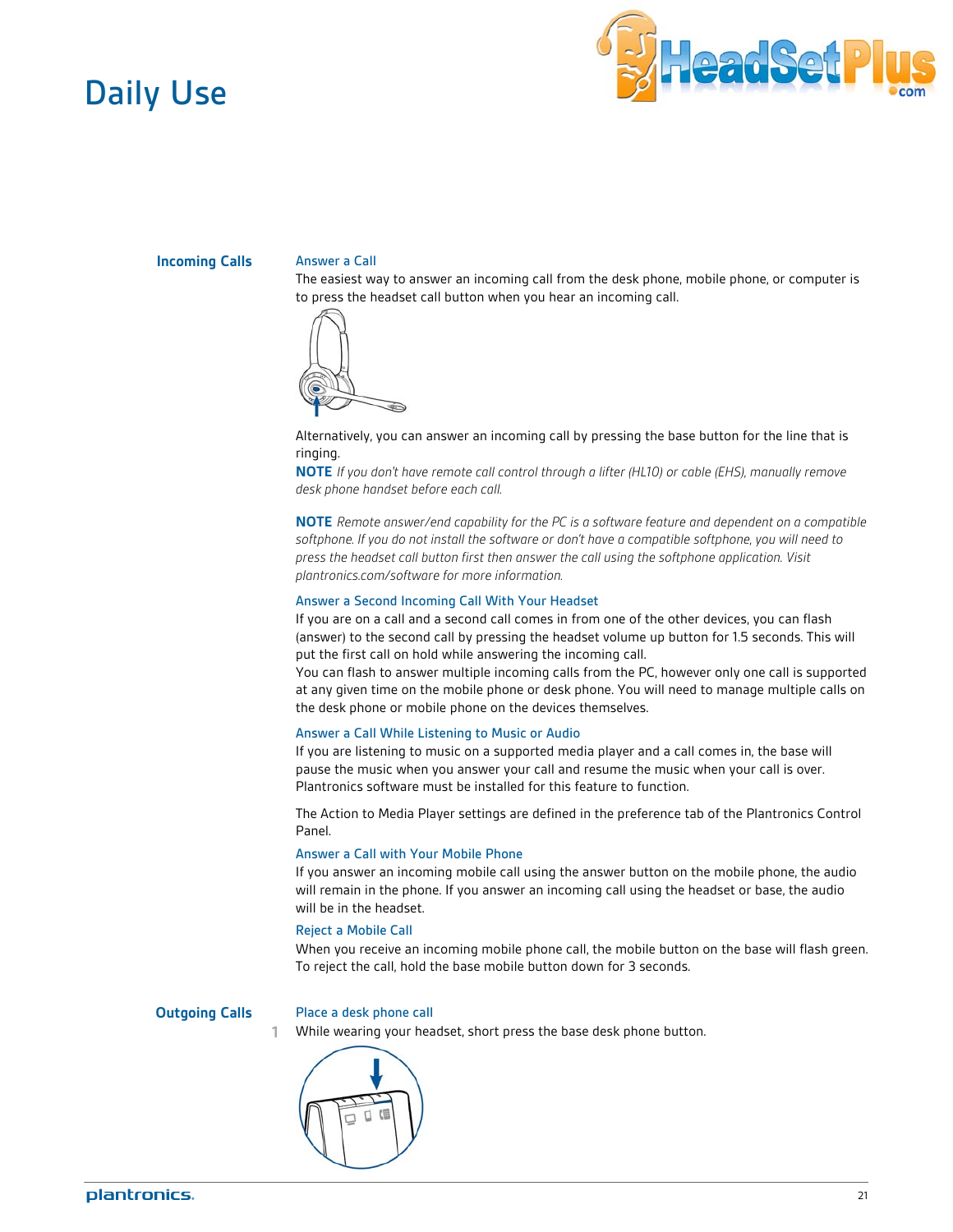

**NOTE** *If you don't have remote call control through a lifter (HL10) or cable (EHS), manually remove desk phone handset before each call.*

- **2** Dial a call using your desk phone.
- **3** To end the call, press the headset call button and hang up the handset.



Alternatively, you can place an outgoing call by pressing your headset call control button, then dialing from your desk phone if the deskphone is the default line.

#### Place a mobile phone call

**1** While wearing your headset, short press the base mobile button.



**NOTE** *If you place the mobile phone call without pressing the base mobile button first, the audio will stay on the mobile phone. If you would like to transfer the audio to your headset, short press the mobile base button.*

- **2** Dial a call from your mobile phone.
- **3** End the call by pressing the headset call control button.



#### Hands-free dialing

To enable hands-free dialing, install the Plantronics software. Once installed, go to Start > Programs > Plantronics > Plantronics Control Panel > Device Settings > Base and activate Initiate Mobile voice commands. For hands-free dialing, initiate the mobile call from the base by pressing the base mobile button. Your mobile phone will prompt you for voice commands. Alternatively, you can dial a number from your mobile phone and then press the base mobile button to move the audio to the headset.

#### Place a Softphone Call

**1** While wearing your headset, short press the base computer button.



- **2** Dial a call from your computer softphone.
- **3** End the call by pressing the headset call control button.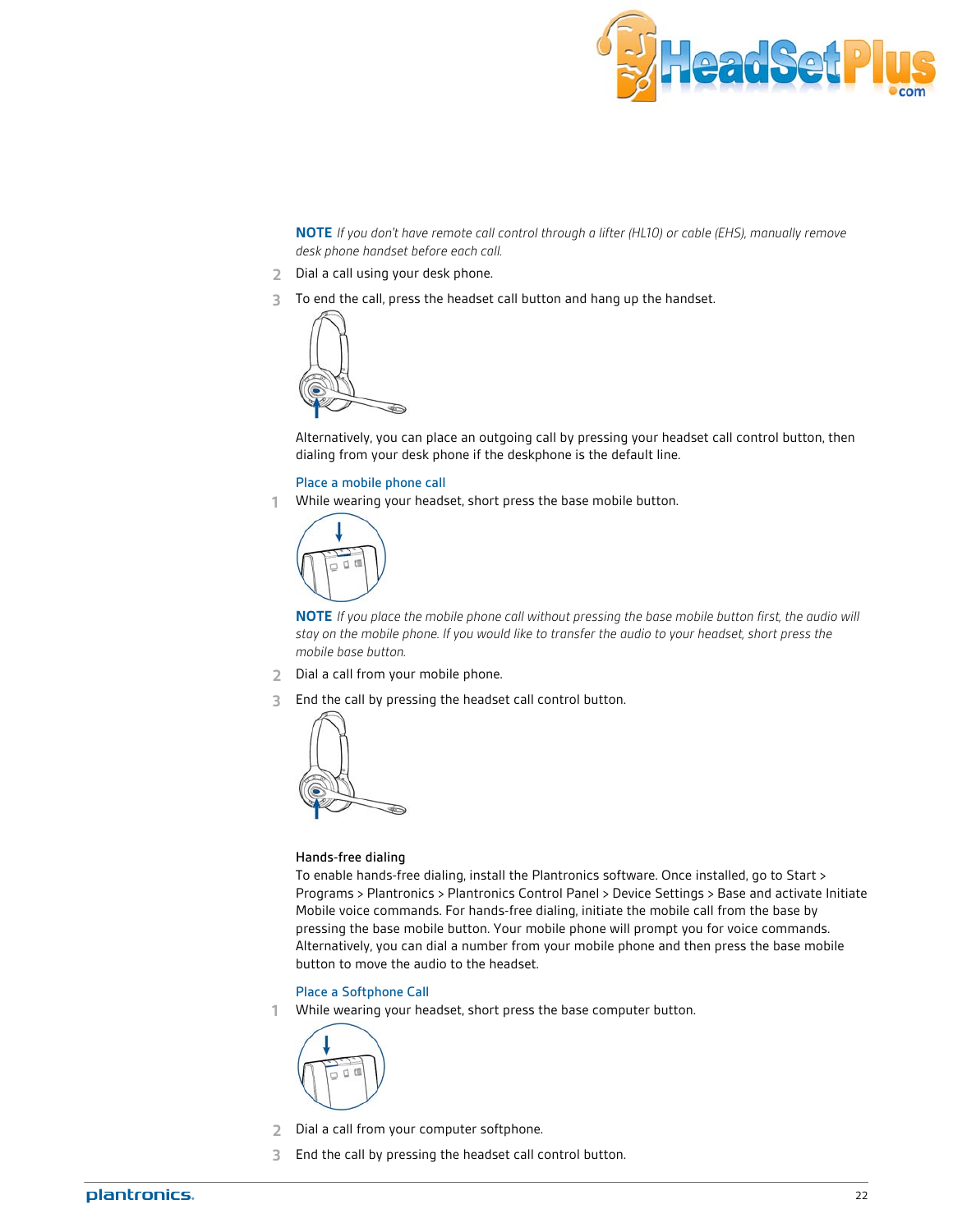

<span id="page-22-0"></span>

|                                                               | 1.             | Softphone Compatibility<br>Remote call answer/end from the headset is available for compatible softphones with no<br>additional steps by the user except Skype <sup>™</sup> . For a list of compatible softphones visit<br>plantronics.com/software . For Skype support, follow the steps below.<br>Skype will display the following message during the install of Plantronics Unified Runtime<br>Engine "PlantronicsURE.exe wants to use Skype". Choose "Allow Access" to connect.<br>2 You can also check Savi W740 Skype connection status by going to Skype and checking the<br>Tools > Options > Advanced > Advanced Settings > "Manage Other Programs Access" setting.                                              |
|---------------------------------------------------------------|----------------|---------------------------------------------------------------------------------------------------------------------------------------------------------------------------------------------------------------------------------------------------------------------------------------------------------------------------------------------------------------------------------------------------------------------------------------------------------------------------------------------------------------------------------------------------------------------------------------------------------------------------------------------------------------------------------------------------------------------------|
| <b>Mobile Phone and</b><br><b>Headset Audio</b>               |                | If you answer an incoming mobile call using the answer button on the mobile phone, the audio<br>will remain in the phone. If you answer an incoming call using the headset or base, the audio<br>will be in the headset.                                                                                                                                                                                                                                                                                                                                                                                                                                                                                                  |
|                                                               |                | If the mobile phone audio is in the mobile phone, you can move the audio to the headset by<br>short pressing the base mobile button when the LED is off. To move the mobile phone audio<br>from the headset back to the mobile phone, hold the base mobile button for 3 seconds until<br>the solid green LED turns off. The audio will be pushed back to the mobile phone.                                                                                                                                                                                                                                                                                                                                                |
| <b>Combine Audio From Any</b><br><b>Two Lines or Channels</b> |                | You can combine the audio of any two devices by simultaneously holding the base buttons of<br>any two of the three base buttons until the LEDs become solid green.<br>This is useful as a mini-teleconference call.                                                                                                                                                                                                                                                                                                                                                                                                                                                                                                       |
| <b>Conference Up to Three</b><br><b>Additional Headsets</b>   |                | While on a call you can subscribe up to three additional headsets to your base for conferencing.<br>Join a conference call                                                                                                                                                                                                                                                                                                                                                                                                                                                                                                                                                                                                |
|                                                               | 1.             | While the base has an active link, place the guest headset into primary user's charge cradle (this<br>connects the headset to the base).<br>When the base subscription light stops flashing green and yellow and remains yellow, the<br>primary headset/user will hear a tone indicating a quest wishes to join the call.                                                                                                                                                                                                                                                                                                                                                                                                 |
|                                                               | $\overline{2}$ | Press the primary user's call button to accept the guest headset within ten seconds. Otherwise<br>the request is terminated and the guest will hear an error tone in their headset.<br><b>NOTE</b> To connect a guest headset that is of different variety than the primary headset, short press<br>the base subscription button while the base has an active link. Next, press the guest headset volume<br>up button until the indicator light turns on. When the base subscription LED stops flashing green and<br>yellow and remains solid yellow, the request to join will be heard in the primary user's headset and the<br>primary user will have to press their call button within 10 seconds to accept the quest. |
|                                                               |                | Exit a conference call<br>Guests headsets can remain as quests through multiple calls.<br>To remove a guest headset, press the guest headset's call button or dock the primary user's<br>headset in the charge cradle.<br>A single tone in the master headset will be heard as each guest leaves the call.                                                                                                                                                                                                                                                                                                                                                                                                                |
|                                                               |                | <b>View guest headsets</b>                                                                                                                                                                                                                                                                                                                                                                                                                                                                                                                                                                                                                                                                                                |

As you add headsets to the base, an additional headset icon will appear in the Plantronics Control Panel screen with a number from 1 to 3 indicating the number of additional headset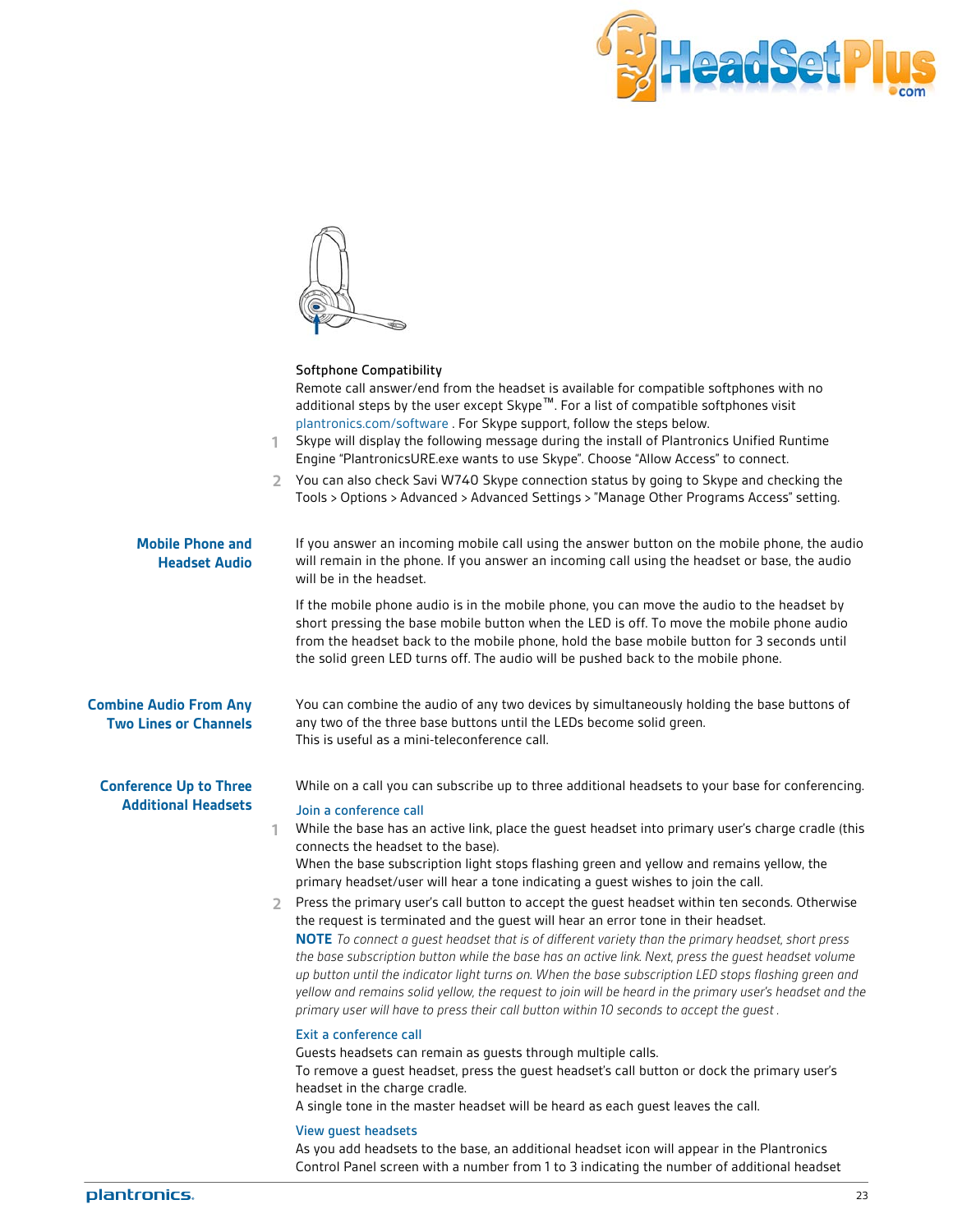

subscribed to the base. The first headset is the primary user's headset and the number inside the next headset is the number of guest headsets subscribed to the base. The following example shows one primary headset with 2 guest headsets conferenced in.

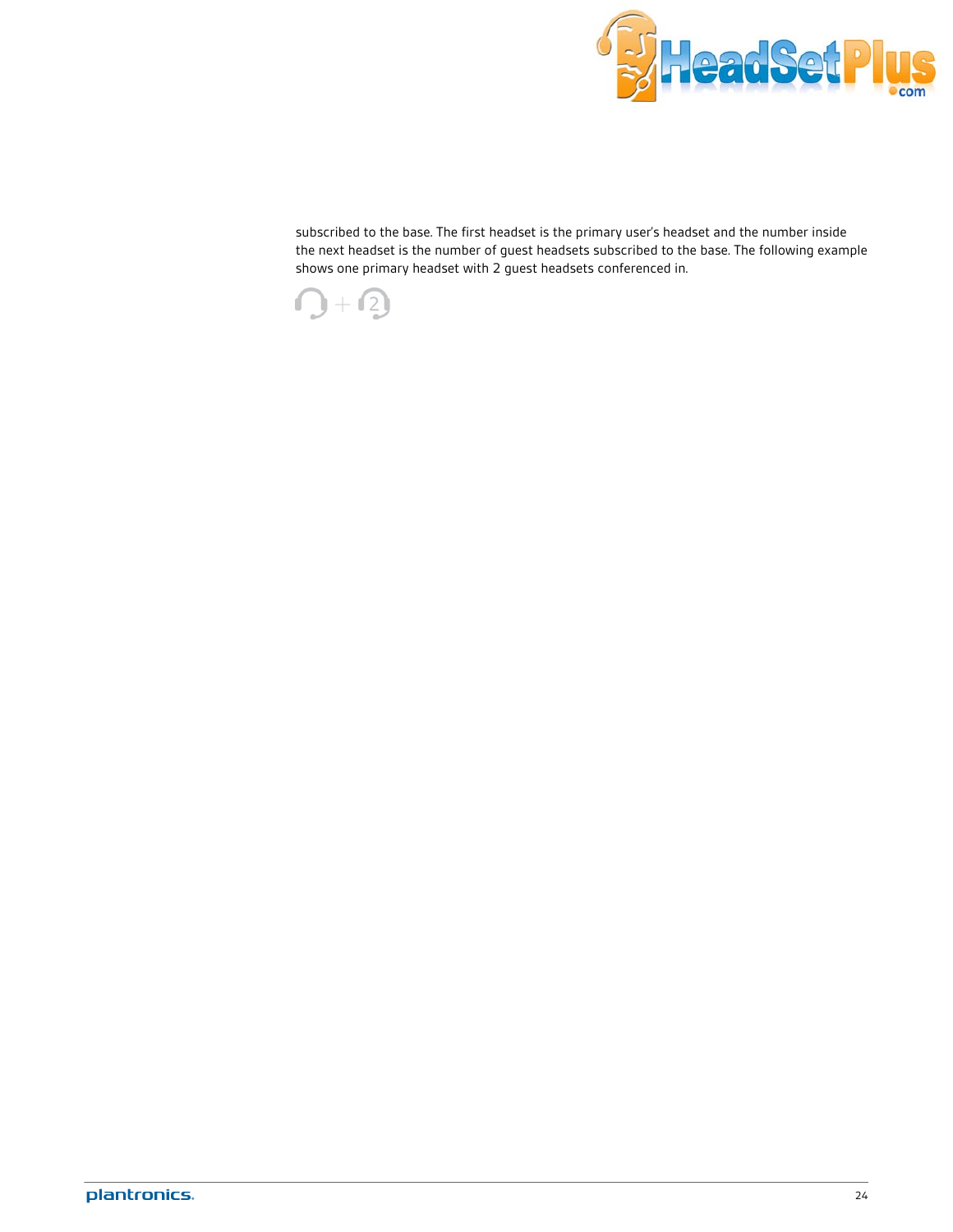### <span id="page-24-0"></span>Advanced Use



User preferences and device settings that affect the performance of your headset can be changed using the Plantronics Control Panel.

### **Install Plantronics Software**

To access the Plantronics Control Panel, load Plantronics software by visiting plantronics.com/ software and click on download button.

**Plantronics Control panel** To start this utility, click Start > Programs > Plantronics > Plantronics Control Panel.

| Devices                   |                     |                        |
|---------------------------|---------------------|------------------------|
| 1. Plantmonica Savi Zice. | ٠                   | <b>Device Settings</b> |
| Device Information        |                     |                        |
| <b>Freduct ID</b>         | Oxinc D1            |                        |
| <b>USS Femanes</b>        | 134                 |                        |
| <b>Product Name</b>       | Plantronice Saw Tex |                        |
| Senal #                   |                     |                        |
| Mary Facturer Name        | Plantronice         |                        |
|                           |                     |                        |
|                           |                     |                        |
|                           |                     |                        |
|                           |                     |                        |

|                    | Phone conference and quest headsets<br>During a phone conference, at the lower left corner of the screen, the first icon<br>represents the primary user's headset and the second icon represents the number of<br>quest headsets connected to the base                                                   |
|--------------------|----------------------------------------------------------------------------------------------------------------------------------------------------------------------------------------------------------------------------------------------------------------------------------------------------------|
|                    | <b>Devices tab</b><br>Select your headset from the pulldown menu then select Device Settings to configure<br>base, headset, security settings                                                                                                                                                            |
|                    | <b>Applications tab</b><br>Displays the status of Plantronics support for various applications such as softphones<br>and media players                                                                                                                                                                   |
|                    | <b>Preferences tab</b><br>Allows you to set preferences for the media player as well as other general settings                                                                                                                                                                                           |
|                    | About tab<br>Provides online access to the user guide and support and displays your headset<br>system's information                                                                                                                                                                                      |
| <b>Devices Tab</b> | To confiqure your settings, select Plantronics Savi 7xx from the pull down menu and click the<br>Device Settings button. Below are the setting options and defaults for the base and headset.<br><b>NOTE</b> Some parameters that do not apply to a particular Plantronics device may appear grayed out. |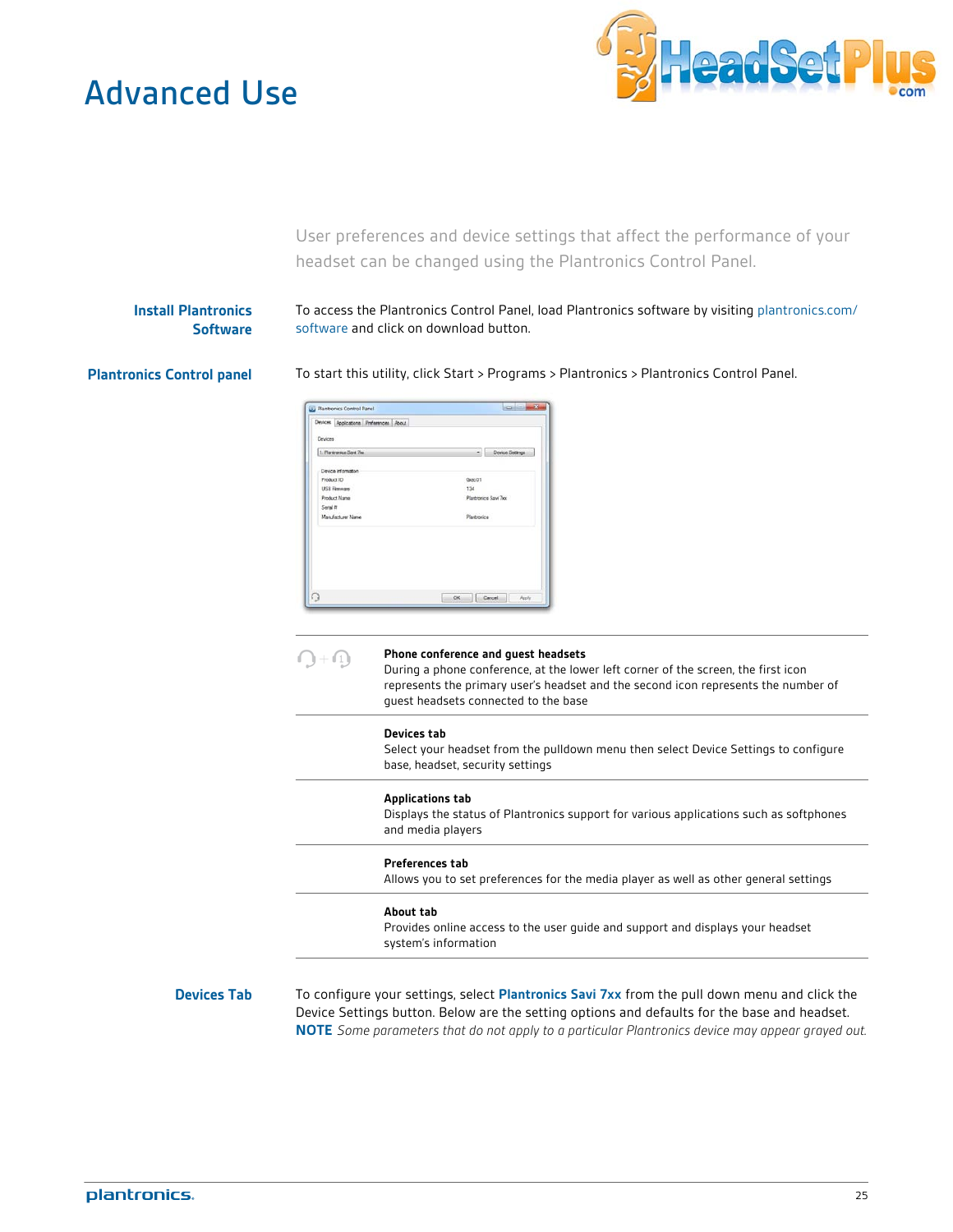

### <span id="page-25-0"></span>**Device Settings > Base**

|                         | <b>Feature</b>                                           | <b>Settings</b>       | <b>Default</b> |
|-------------------------|----------------------------------------------------------|-----------------------|----------------|
| General                 | Default Line                                             | Desk phone/PC/Mobile  | Desk phone     |
|                         | Range                                                    | High/Med/Low          | High           |
|                         | Desk phone audio<br>bandwidth                            | Wideband/Narrowband   | Narrowband     |
|                         | PC audio bandwidth                                       | Wideband/Narrowband   | Narrowband     |
|                         | Bluetooth enabled                                        | Selected/Not selected | Selected       |
|                         | Auto connect to mobile<br>phone                          | Selected/Not selected | Selected       |
|                         | Stop auto connect to<br>mobile when headset is<br>docked | Selected/Not selected | Not selected   |
|                         | Initiate mobile voice<br>commands                        | Selected/Not selected | Not selected   |
|                         | Over-the-Air<br>subscription                             | Selected/Not selected | Selected       |
| <b>Audio Protection</b> | Audio Limiting                                           | 80 dB/85 dB/Off       | Off            |
|                         | Hours on phone per<br>day                                | 2/4/6/8               | 8              |
|                         | Anti-Startle*                                            | Selected/Not selected | Not selected   |
|                         | $G616*$                                                  | Selected/Not selected | Not selected   |
|                         |                                                          |                       |                |

\* The Audio and G616 Limiting features are based on a typical headset and recommended acoustic coupling between the headset and the ear. Please see Position Your Headset for optimal wearing position.

#### **Default Line**

This feature sets the preferred outbound line when the headset call control button is pushed.

To change the default outbound line with the base see [Change your default outbound line.](#page-17-0)

### **Set the Range**

Changing the range can help with desk phone/PC audio quality, improve user density or restrict range of users.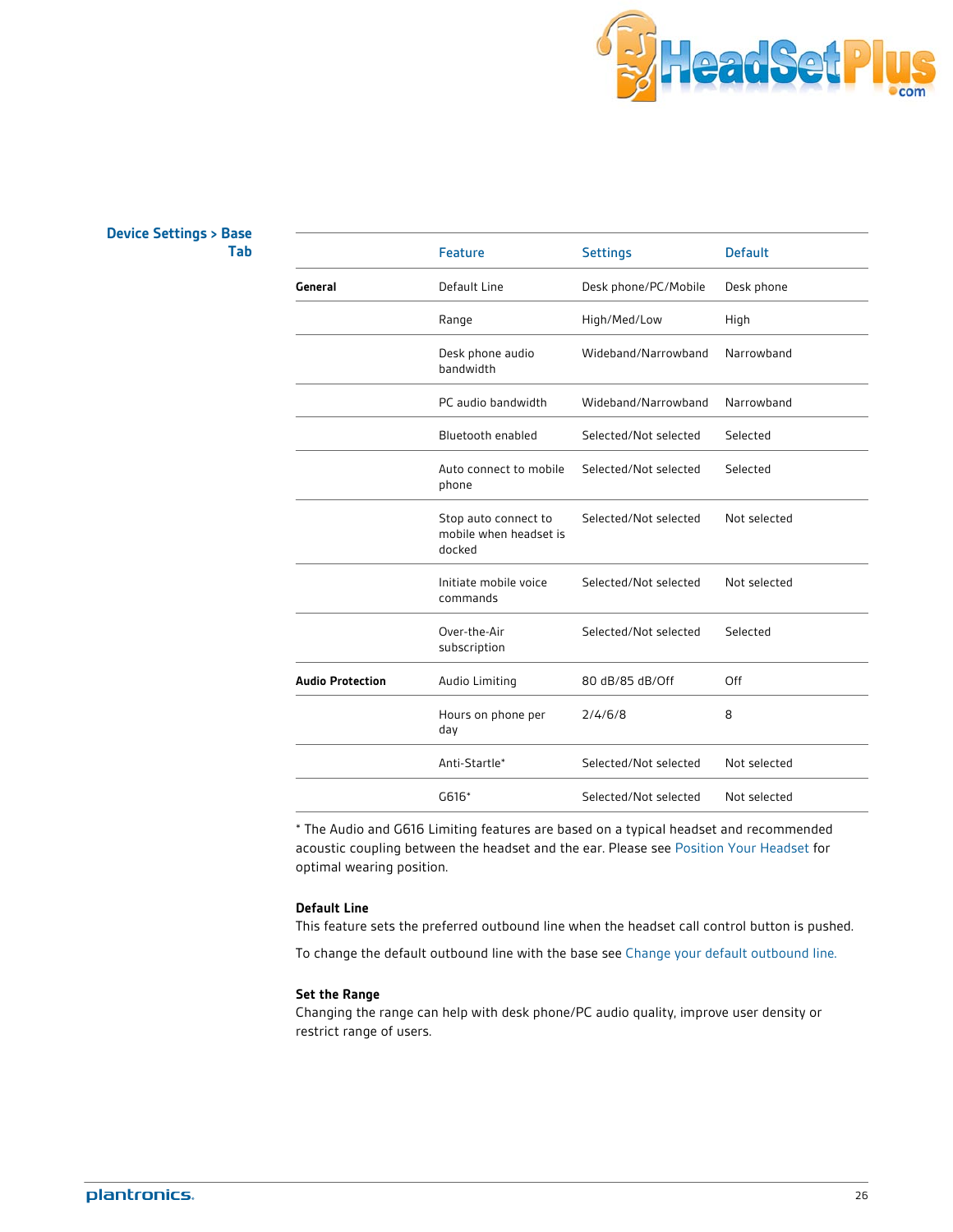

| <b>Base Settings</b> | Range         |
|----------------------|---------------|
| High                 | up to 350 ft. |
| Medium               | up to 150 ft. |
| Low                  | up to 50 ft.  |

To change the range with the base see Setting the Range.

#### **Audio Bandwidth for Desk phone and PC**

Wideband audio delivers heightened speech clarity and life-like fidelity. However, wideband audio consumes more battery power and has more stringent access criteria which reduces the number of systems that can be deployed in a small area. All PCs support wideband audio but your desk phone must support wideband audio to experience the benefit of selecting "wideband" for that device. When switching between narrowband and wideband audio, you must re-establish the audio link for the changes to take effect.

#### **Bluetooth Enabled**

This feature disables/enables use of the Bluetooth interface to the mobile phone.

#### **Auto Connect to Mobile Phone**

This feature automatically establishes a Bluetooth link to the mobile phone whenever the mobile phone is within range. See the following setting for an optional restriction on this function.

#### **Stop Auto Connect to Mobile When Headset Is Docked**

If this feature is enabled, the base will not automatically establish a Bluetooth connection to your mobile phone when the headset is docked. Upon undocking the headset, the base will automatically establish a Bluetooth connection if "auto connect to mobile phone" is selected.

#### **Initiate Mobile Voice Commands**

This feature enables/disables mobile phone voice commands for hands-free dialing with your mobile phone. When this is enabled, you will be prompted for voice commands by your mobile phone when a call is initiated with the base mobile button. This feature requires mobile phone support for voice commands.

#### **Over-The-Air Subscription**

This feature allows a headset to be subscribed to the base without physically docking the headset. It is required when conferencing multiple models of Plantronics headsets.

For more on subscription, see Base Subscription Buttons. For more on headset guest conferencing, see Conference Up to Three Additional Headsets.

#### **Audio Limiting**

Audio Limiting provides advanced hearing protection for daily noise exposure. When Audio-Limiting is SELECTED, the system monitors and controls sound to ensure audio levels do not exceed 80 dBA or 85 dBA (whichever is selected) specified by current and imminent EU legislation. When Audio-Limiting is set to NOT SELECTED, the headset limits sound levels at 118 dBA to protect your hearing.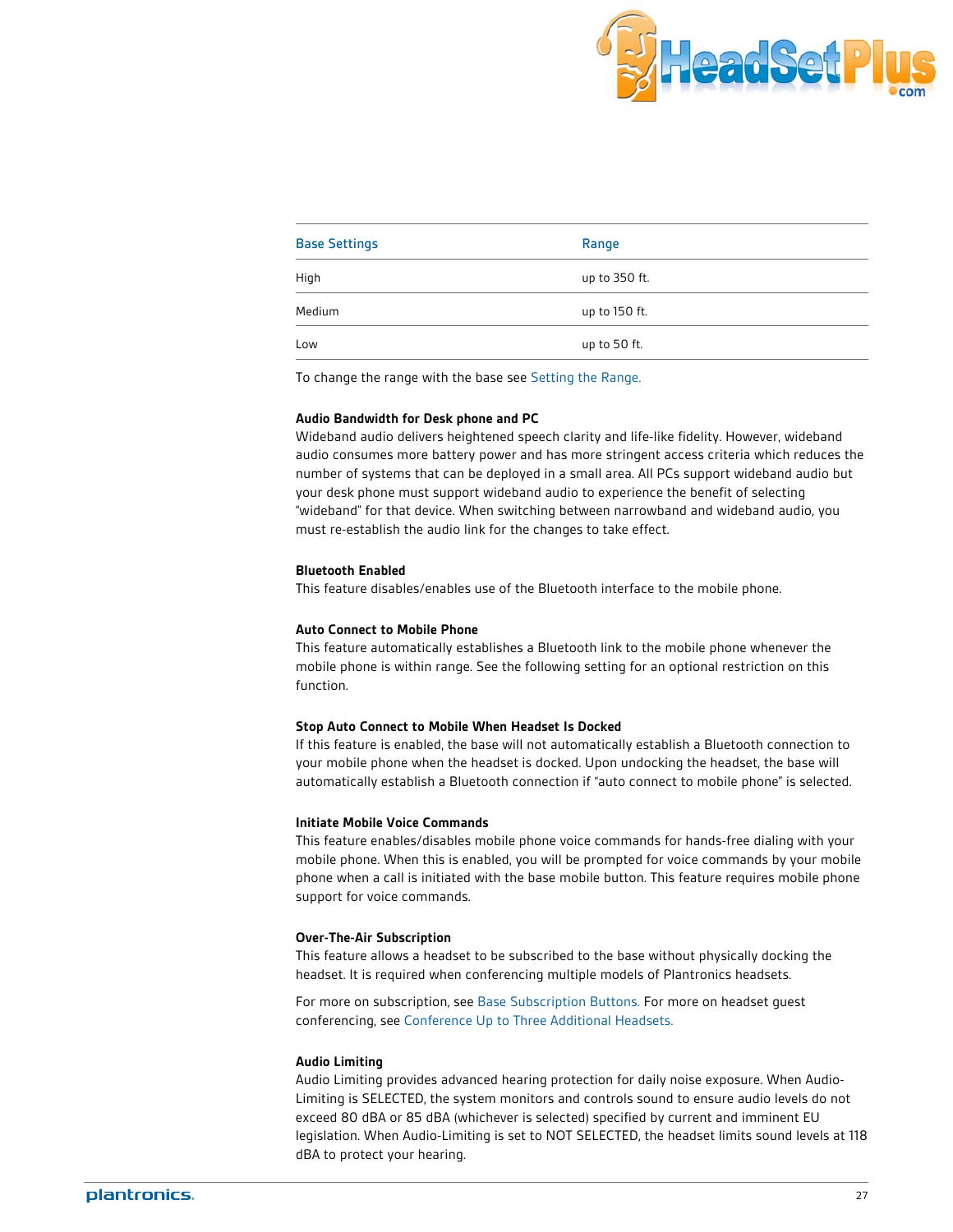

#### <span id="page-27-0"></span>**Hours On the Phone Per Day**

This feature allows users to customize the time variable used in the Audio Limiting algorithm to match their daily use. Choose a value that best represents the typical use of your Plantronics headset.

#### **Anti-Startle**

Anti-startle provides advanced hearing protection against sudden loud sounds. When Antistartle is SELECTED, the system identifies and eliminates sudden loud sounds and rapidly reduces them to a comfortable level. When Anti-startle is NOT SELECTED, the headset limits sound levels at 118 dBA to protect your hearing.

#### **G616**

G616 Acoustic Limiting provides additional hearing protection against acoustic shock. When G616 Acoustic Limiting is SELECTED, the system provides additional acoustic shock protection. Sound levels are limited to 102 dBA as recommended in the G616: 2006 guideline issued by the Australian Communications Industry Forum (ACIF). When G616 Audio-Limiting is NOT SELECTED, the headset limits sound levels at 118 dBA to protect your hearing.

### **Device Settings > Headset Tab**

The headset tab allows you to configure headset ringtones for the desk phone, computer and mobile phone and disable/enable the auto answer feature.

|            | <b>Feature</b>      | <b>Settings</b>                        | <b>Default</b>           |
|------------|---------------------|----------------------------------------|--------------------------|
| General    | Mute Tone           | Standard/Low/Off                       | Off                      |
|            | <b>System Tones</b> | Standard/Low/Off                       | Standard                 |
|            | Second Inbound Call | Ring Continuously/<br>Ring Once/Ignore | <b>Ring Continuously</b> |
|            | Auto Answer         | Selected/Not selected                  | Not Selected             |
| Desk Phone | Desk Phone ringtone | Sound 1/Sound 2/<br>Sound 3            | Sound 1                  |
|            | Desk Phone volume   | Standard/Low/Off                       | Standard                 |
| <b>PC</b>  | PC ringtone         | Sound 1/Sound 2/<br>Sound 3            | Sound 2                  |
|            | PC volume           | Standard/Low/Off                       | Standard                 |
| Mobile     | Mobile ringtone     | Sound 1/Sound 2/<br>Sound 3            | Sound 3                  |
|            | Mobile volume       | Standard/Low/Off                       | Standard                 |

#### **Auto Answer**

When enabled, this feature will configure your headset to automatically answer a call when it is removed from the charge cradle.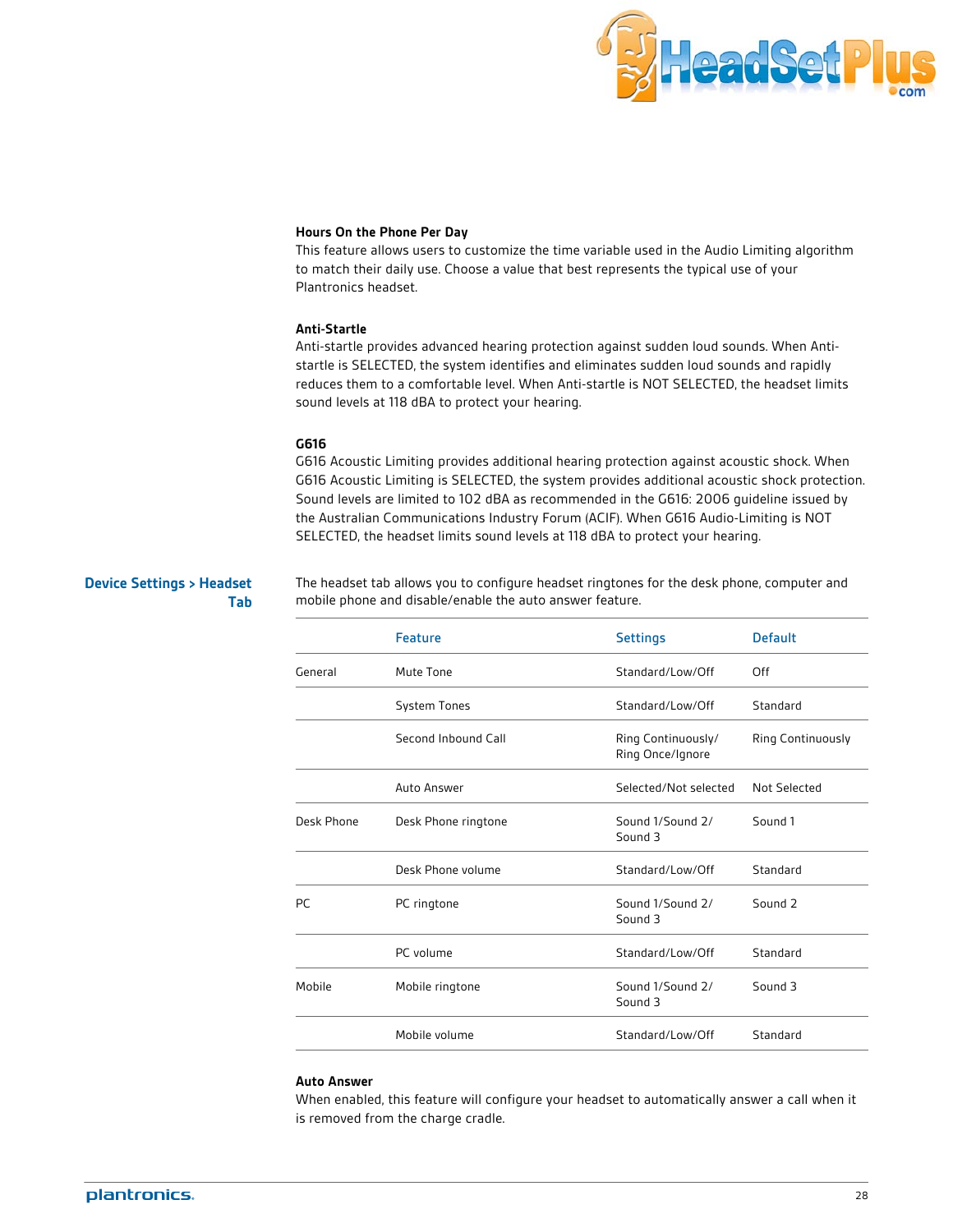

#### <span id="page-28-0"></span>**Device Settings > Security Tab**

#### Feature Set Lock

The Plantronics software allows all of the base settings to be locked to prevent changes. The ability to lock/unlock these settings requires a password. In order to lock/unlock any setting, follow these steps:

- **1 Create a new password**From the Security screen, create and confirm your new password in the Feature Set Lock section and press OK. This will store the password directly in the device.
- **2 Lock/unlock a device setting**From the Security screen, enter your password in the Feature Set Lock section. Lock/unlock each feature in the Base screen as desired and click Apply.

#### Change Your Password

You can always change the old password to a new one in the Change Password section in the Security screen.

You are only able to change a password if there is a previous password set in the device. **IMPORTANT** *If you forget your password, you must call Plantronics Technical Support for assistance.*

**Applications Tab** The Applications Tab displays the status of Plantronics support for various applications such as softphones and media players. The status is "Enabled" for all application modules that have installed support in Plantronics software. The status is "Running" for all supported applications that are currently running on the system.

**Preferences** The Preferences Tab allows you to set preferences for the media player as well as other general settings.

| <b>Options</b> | <b>Features</b>                                                                                     | <b>Settings</b>           | <b>Default</b> |
|----------------|-----------------------------------------------------------------------------------------------------|---------------------------|----------------|
| Media Player   | When a call begins                                                                                  | Mute/Pause/Do<br>nothing  | Pause          |
|                | When a call ends                                                                                    | Unmute/Play/Do<br>nothing | Play           |
| General        | Ring Both Headset and<br><b>PC</b>                                                                  | Selected/Not selected     | Not selected   |
|                | Maintain Headset to PC<br>Link                                                                      | Selected/Not selected     | Not selected   |
|                | Help us improve this<br>software by allowing us<br>to collect anonymous<br>feature usage statistics | Selected/Not selected     | Selected       |
|                | Microsoft OC/Lync Dial-<br>tone Enabled                                                             | Selected/Not selected     | Not selected   |
|                | Audio Sensing Enabled                                                                               | Selected/Not selected     | Not selected   |

#### **Action to Media Player**

When a softphone call comes in and audio is playing, this feature controls the behavior of iTunes, Winamp and Windows Media Player.

#### **Launch Audio Devices Control Panel**

Provides a shortcut to the Windows Sounds and Audio Devices control panel.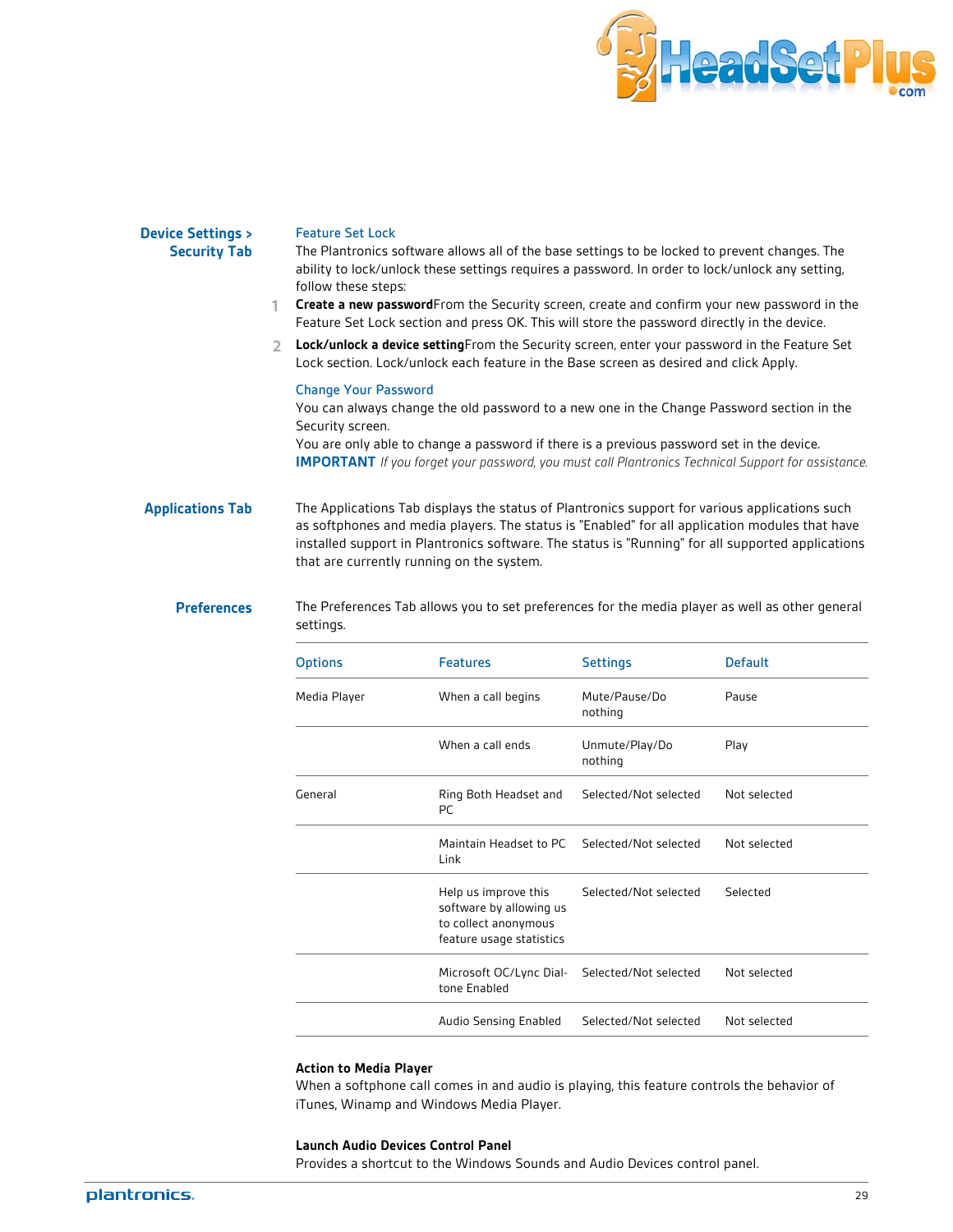

#### <span id="page-29-0"></span>**Ring Both Headset and PC**

This feature gives you the option to have the PC ringtone played on both the headset as well as the PC speaker.

When this feature is selected, the PC ringtone will be heard on both the PC speaker as well as the headset.

When this feature is not selected, the PC ringtone will only be heard on either the headset or the PC speaker based on how the PC audio has been set up.

#### **Maintain Headset to PC Link**

This feature forces the radio link to the PC to stay active even after the call has ended. This can eliminate the need to re-establish the radio link when switching between PC audio applications.

#### **Help Us Improve This Software By Allowing Us To Collect Anonymous Feature Usage Statistics**

When selected, this will allow Plantronics to collect data on feature usage pattern. This information will only be used by Plantronics to improve the quality of our future software and hardware products.

#### **Microsoft Office Communicator/Lync Dial-tone Enabled**

If this feature is selected, when a PC radio link is established, Microsoft Office Communicator/ Lync will assume the user is trying to place a VoIP call and provide a dial tone.

If this feature is not selected, when a PC radio link is established, Microsoft Office Communicator/Lync will sit idle.

#### **Audio Sensing Enabled**

Audio Sensing is a special feature supported by Plantronics wireless devices that can detect an audio signal at the USB port and automatically establish a PC radio link between the Base and wireless headset without the user having to press the PC call button. If the parameter "Microsoft Office Communicator/Lync Dial-tone Enabled" is selected, then every time a PC radio link is established the Microsoft Office Communicator/Lync dial tone will be heard. However, the user may have pressed the PC call button to listen to music, etc., and does not want to hear the dial-tone. In this case, if the user selects the "Audio Sensing Enabled" parameter, the radio link will be established automatically when any PC audio is detected at the USB port, thus eliminating the need for the user to press the PC call button.

**About Tab** The About Tab provides on-line access to this printable user guide and also includes Plantronics contact information. The current version of software and firmware currently running on your system is also shown here.

**Plantronics Update Manager** All required software and firmware for Savi system can be remotely updated when updates are available. Start Plantronics Update Manager from Windows Start Programs menu > Programs > Plantronics > Plantronics Update Manager to change settings such as automatic or manual check for updates.

#### **Check for Updates Automatically**

By enabling this check box, you will activate a periodic automatic check for available software and firmware updates.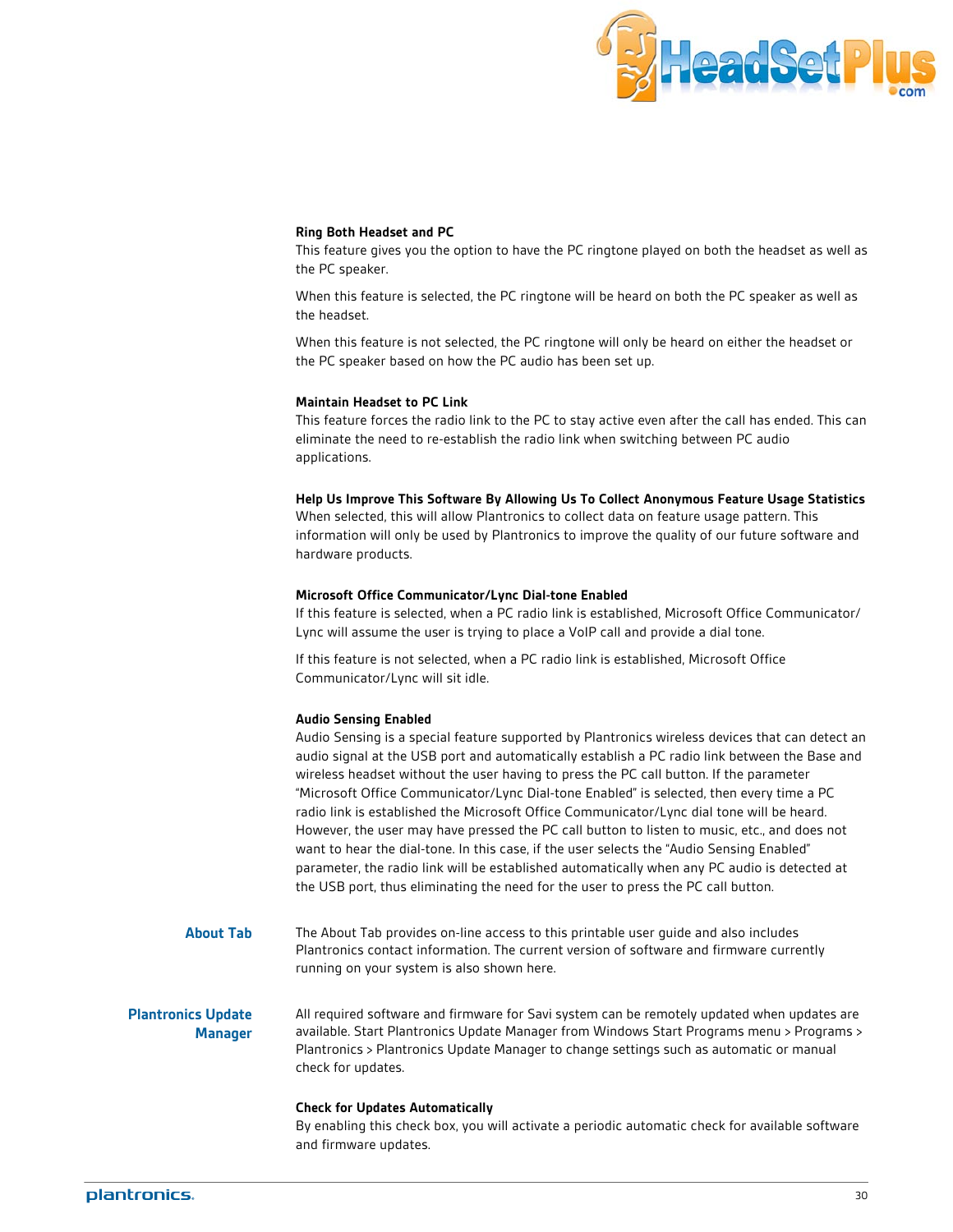

#### **Check for Updates Now**

You can choose to check for available software and firmware updates at any time by clicking on the Check For Updates Now button in Update Manager by clicking on the Start menu > Programs > Plantronics > Plantronics Update Manager.

### **Install Checked Updates**

Following an AUTOMATIC or MANUAL CHECK FOR UPDATES, this field will be populated with any applicable software updates and the INSTALL CHECKED UPDATES will begin installation.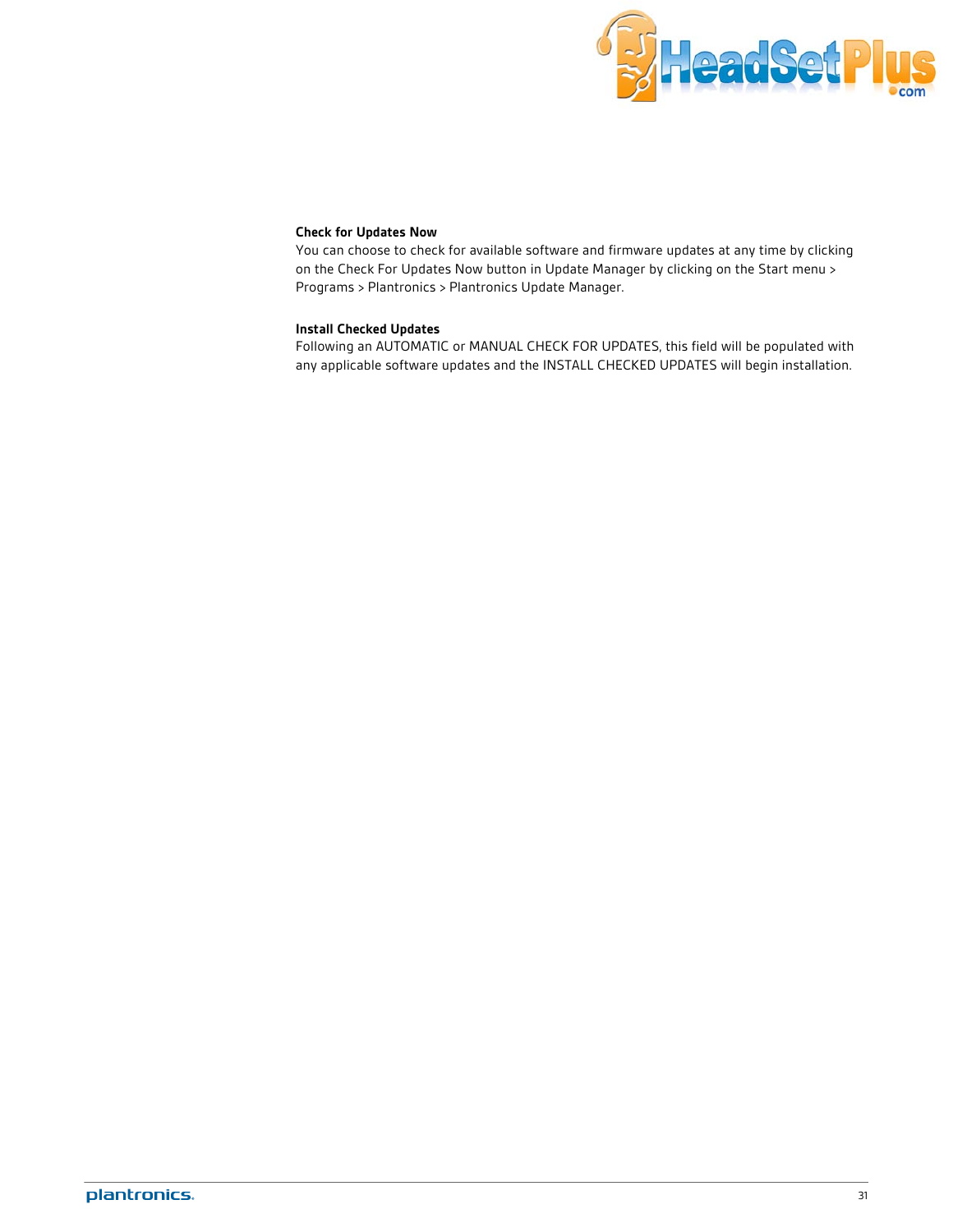## <span id="page-31-0"></span>Troubleshooting



### **Headset**

| Talk time performance is<br>significantly degraded even after a<br>full recharge. | Battery is wearing out. Contact us at plantronics.com/support.                                                                                                                                                                                                    |
|-----------------------------------------------------------------------------------|-------------------------------------------------------------------------------------------------------------------------------------------------------------------------------------------------------------------------------------------------------------------|
| I can't hear a dial tone in the                                                   | Make sure your headset is charged.                                                                                                                                                                                                                                |
| headset.                                                                          | Make sure your headset is subscribed to base. See Base<br>Subscription                                                                                                                                                                                            |
|                                                                                   | Press the base desk phone button.                                                                                                                                                                                                                                 |
|                                                                                   | Make sure the lifter is lifting the handset high enough to operate<br>the hookswitch; set to a higher setting if necessary.                                                                                                                                       |
|                                                                                   | Adjust the configuration switch on the base until a dial tone is<br>heard. The default A works for most phones. SeeMake a Desk<br><b>Phone Call</b>                                                                                                               |
|                                                                                   | Fine tune the listening volume with the headset call control<br>button. SeeAdjust Your Headset Volume                                                                                                                                                             |
|                                                                                   | If the volume is still too low, adjust the desk phone listening<br>volume on the base. SeeAdjust Your Headset Volume                                                                                                                                              |
| I hear static.                                                                    | Make sure there is at least 12 inches between your base and your<br>computer, and 6 inches between your base and your telephone. If<br>adjusting the distance doesn't help, your headset is going out of<br>range, move closer to the base. SeePosition Your Base |
| The sound is distorted.                                                           | Lower the desk phone speaking volume and/or desk phone<br>listening volume on the base. For most telephones the correct<br>setting is position 3. SeeAdjust Your Headset Volume                                                                                   |
|                                                                                   | If your desk phone has a volume control, lower until the<br>distortion disappears.                                                                                                                                                                                |
|                                                                                   | If the distortion is still present, adjust the headset volume control<br>to lower the headset speaker volume. SeeAdjust Your Headset<br>Volume                                                                                                                    |
|                                                                                   | Make sure there is 12 inches between your base and your<br>computer, and 6 inches between your base and your telephone.<br><b>SeePosition Your Base</b>                                                                                                           |
| I hear echo in the headset.                                                       | Lower the desk phone speaking volume and/or desk phone<br>listening volume on the base. For most telephones the correct<br>setting is position 3. SeeAdjust Your Headset Volume                                                                                   |
|                                                                                   | If the audio level is too low in this position, increase the headset<br>volume. SeeAdjust Your Headset Volume                                                                                                                                                     |
|                                                                                   | If your speaking volume is too low for your listener in this<br>position, adjust the position of the headset to make sure the<br>microphone is as close as possible to your mouth.                                                                                |
|                                                                                   | Adjust the configuration switch on the base until a dial tone is<br>heard. The default A works for most phones. SeeMake a Desk<br><b>Phone Call</b>                                                                                                               |
| People I talk to can hear a buzz in<br>the background.                            | Move the base further away from your phone. SeePosition Your<br><b>Base</b>                                                                                                                                                                                       |
|                                                                                   | If the base power supply is plugged into a power strip, plug it<br>into the wall directly.                                                                                                                                                                        |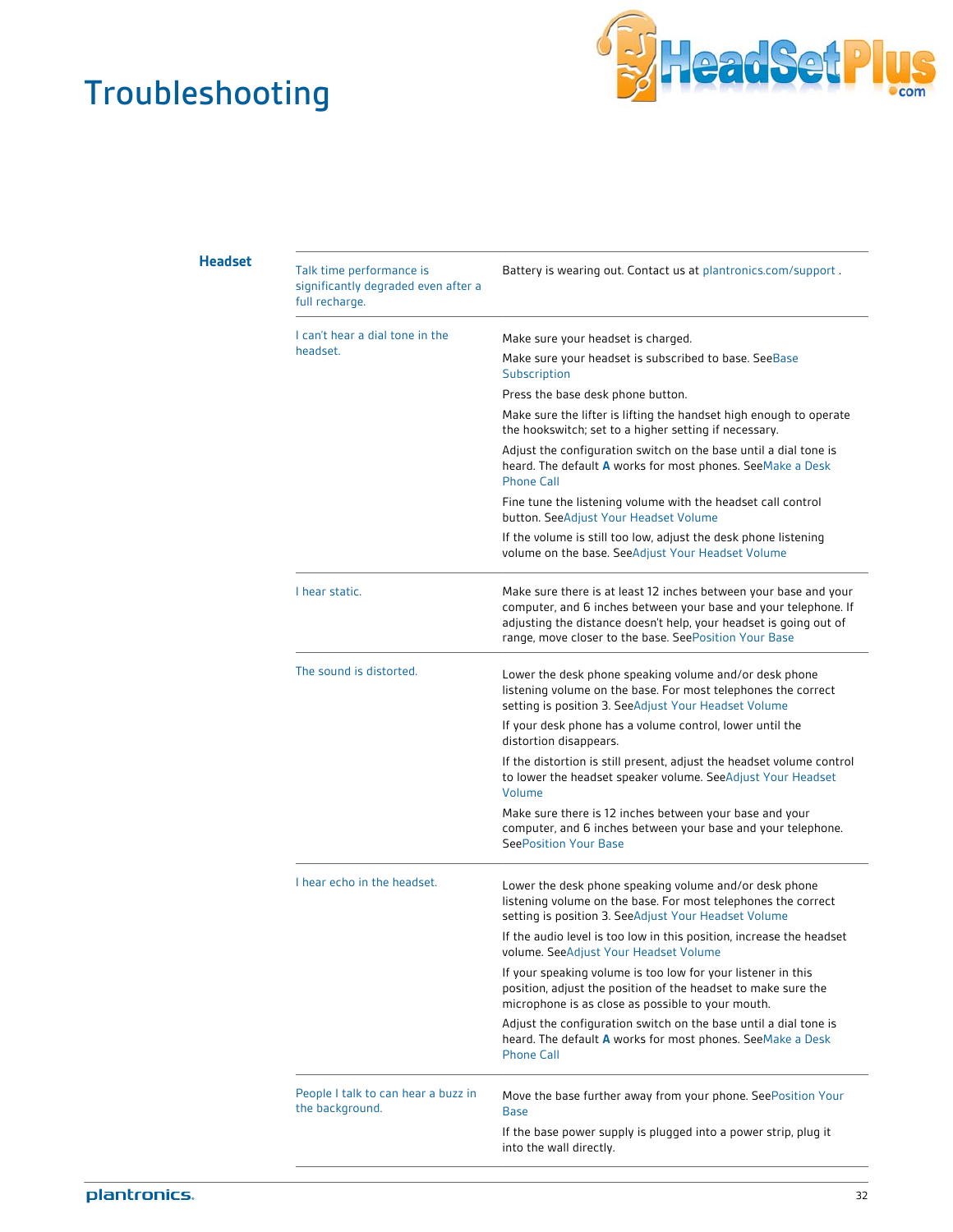

<span id="page-32-0"></span>

| <b>Desk Phone</b> | The handset lifter is installed but<br>does not lift the handset.     | Be sure the handset lifter power cord is firmly pushed into the<br>handset lifter jack on the base.                                                                                                                                         |
|-------------------|-----------------------------------------------------------------------|---------------------------------------------------------------------------------------------------------------------------------------------------------------------------------------------------------------------------------------------|
| <b>Mobile</b>     | Pairing problems                                                      | Ensure the Bluetooth LED on the base flashes red and blue by<br>pressing the Bluetooth button for four seconds.                                                                                                                             |
|                   |                                                                       | Ensure the Bluetooth mobile phone is in search mode.                                                                                                                                                                                        |
|                   |                                                                       | When an active Bluetooth connection has been made, the base<br>Bluetooth LED will be solid blue.                                                                                                                                            |
|                   | Why doesn't the base automatically<br>reconnect with my mobile phone? | Ensure Plantronic software had been installed.                                                                                                                                                                                              |
|                   |                                                                       | Ensure that the Auto Connect to Mobile Phone feature is Selected<br>in the Plantronics Control Panel.                                                                                                                                       |
|                   |                                                                       | Ensure that Stop Auto Connect to Moible When Headset is<br>docked is Not Selected in the Plantronics Control Panel.                                                                                                                         |
| <b>Softphone</b>  |                                                                       |                                                                                                                                                                                                                                             |
|                   | When I dial from my softphone<br>application, nothing happens.        | Ensure your headset is charged.                                                                                                                                                                                                             |
|                   |                                                                       | Ensure your headset is subscribed to the base. See Subscribing a<br>Headset.                                                                                                                                                                |
|                   |                                                                       | Ensure that the Plantronics software is installed. To download,<br>visit plantronics.com/software.                                                                                                                                          |
|                   |                                                                       | Ensure that you are using a compatible softphone application.<br>For a list of compatible softphones, visit plantronics.com/<br>software.                                                                                                   |
|                   |                                                                       | If the Plantronics software is not installed and you do not have a<br>compatible softphone, you must first press the base computer<br>call button and then use the softphone interface to place/<br>answer/end calls.                       |
|                   |                                                                       | Ensure that the headset is the default sound device. The<br>Plantronics control panel will launch the sound devices control<br>panel by going to Plantronics Control Panel > Preferences ><br>General - Launch Audio Devices Control Panel. |
|                   |                                                                       | Restart your computer.                                                                                                                                                                                                                      |
|                   | Speaking and/or listening volume is                                   | Adjust headset listening volume with volume button.                                                                                                                                                                                         |
|                   | too low or too high.                                                  | Adjust listening/speaking volumes in the computer's sound<br>control panel/system preferences.                                                                                                                                              |
|                   |                                                                       | Adjust listening/speaking volumes in the softphone application.                                                                                                                                                                             |
|                   | The sound is distorted or I hear an<br>echo in the headset.           | Reduce speaking and/or listening volume on the computer using<br>your softphone application.                                                                                                                                                |
|                   |                                                                       | Point microphone towards your chin.                                                                                                                                                                                                         |
|                   |                                                                       | If the distortion is still present, lower the volume on the headset.                                                                                                                                                                        |
|                   | I can no longer hear any audio                                        | For Windows XP systems                                                                                                                                                                                                                      |
|                   | through my PC Speakers.                                               | • Refer to the "Audio" tab of the "Sounds and Audio Devices" option<br>in your PC Control Panel.                                                                                                                                            |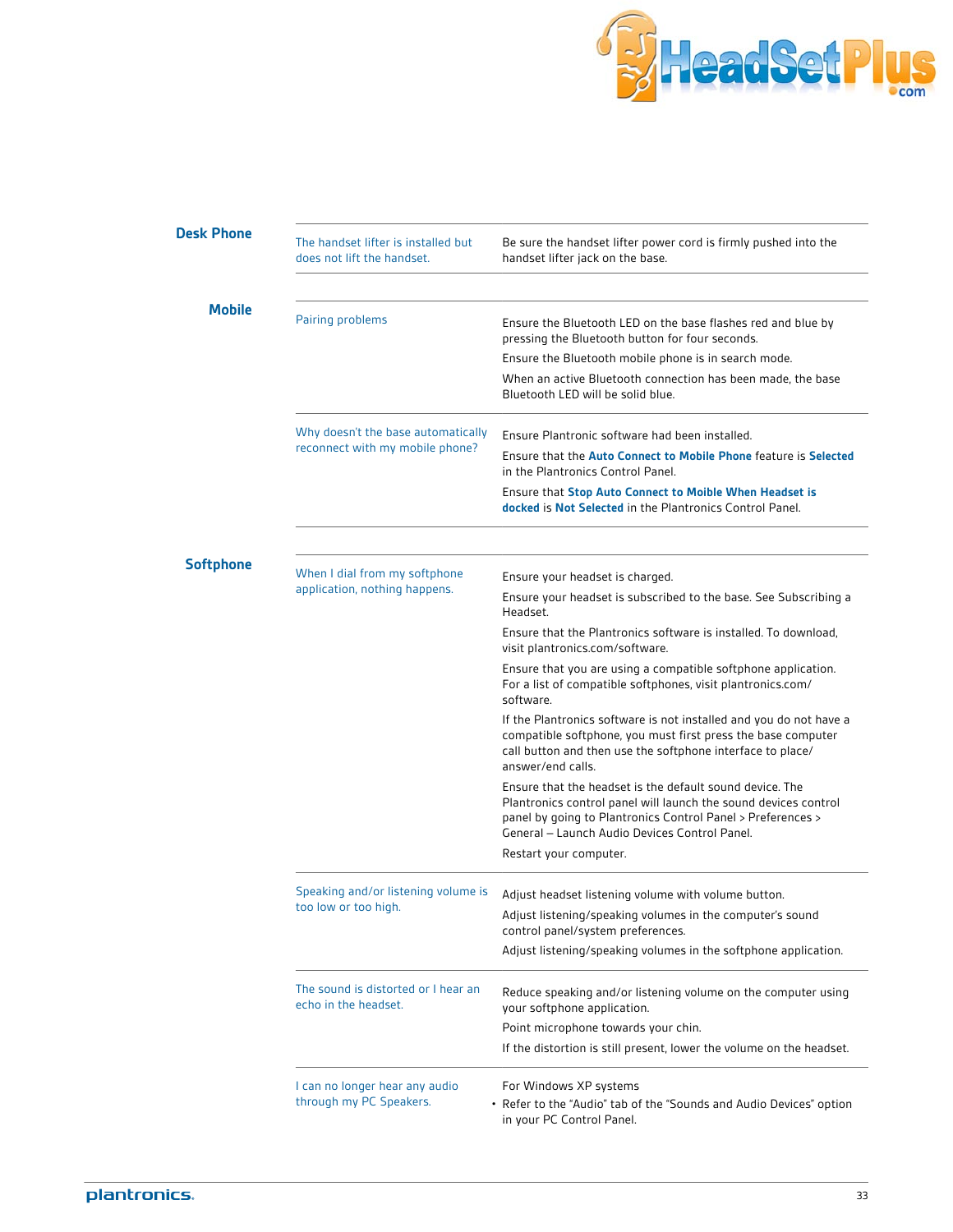

| No audio connection to PC. | Unplug USB and power cables from base. Reconnect power cable<br>first. Wait for power LED to illuminate, then re-connect USB<br>cable. Quit and then re-start your PC audio or softphone<br>application. |
|----------------------------|----------------------------------------------------------------------------------------------------------------------------------------------------------------------------------------------------------|
|                            | • Click Output, and then select "Internal Speakers" or your speaker<br>choice.                                                                                                                           |
|                            | For Mac OS X<br>• Choose Apple menu > System Preferences and click Sound.                                                                                                                                |
|                            | • Under the "Playback" tab, change the default setting from<br>"Speakers Savi Office" to your PC speakers. Click "OK" to confirm<br>your change.                                                         |
|                            | • Refer to the "Sound" option in your PC Control Panel.                                                                                                                                                  |
|                            | For Windows Vista and Windows 7 systems                                                                                                                                                                  |
|                            | • Under "Sound Playback", change the default setting from Savi<br>Office to your PC speakers. Click "OK" to confirm your change.                                                                         |